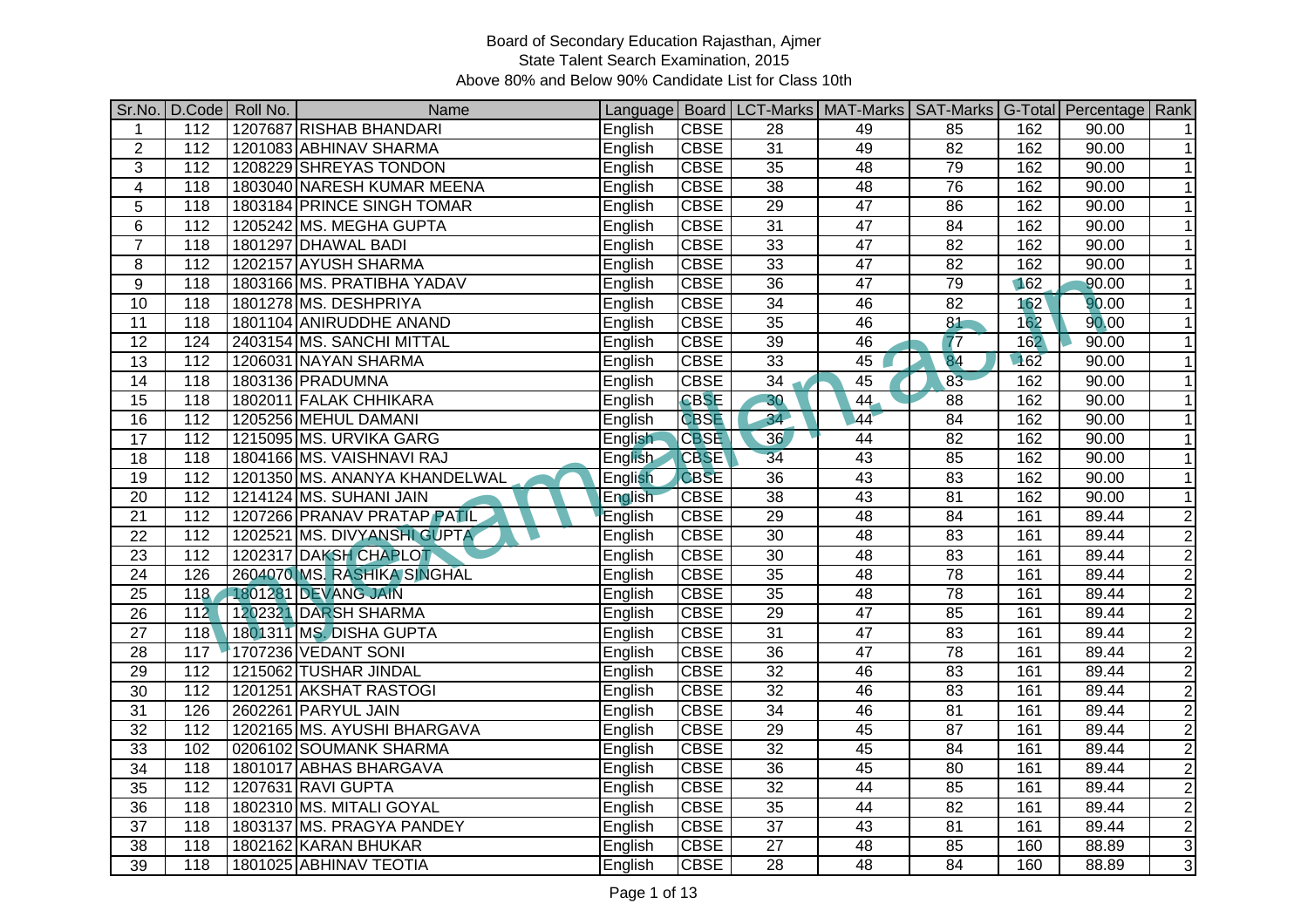|                 |                  | Sr.No. D.Code Roll No. | Name                                |                |             |                 | Language   Board   LCT-Marks   MAT-Marks   SAT-Marks   G-Total   Percentage   Rank |                 |     |       |                |
|-----------------|------------------|------------------------|-------------------------------------|----------------|-------------|-----------------|------------------------------------------------------------------------------------|-----------------|-----|-------|----------------|
| 40              | 118              |                        | 1802023 GAURANSH AGRAWAL            | English        | <b>CBSE</b> | 32              | 48                                                                                 | 80              | 160 | 88.89 | 3              |
| 41              | 118              |                        | 1802155 MS. KALINDI SINGH           | English        | <b>CBSE</b> | $\overline{31}$ | 47                                                                                 | $\overline{82}$ | 160 | 88.89 | 3              |
| 42              | 101              |                        | 0104426 YASH VARDHAN SINGH RATHORE  | English        | <b>CBSE</b> | 32              | 47                                                                                 | 81              | 160 | 88.89 | 3              |
| 43              | 118              |                        | 1803209 PUNEET MALAV                | English        | <b>CBSE</b> | 33              | 47                                                                                 | 80              | 160 | 88.89 | 3              |
| $\overline{44}$ | 126              |                        | 2601284 DIVYANSH BANSAL             | English        | <b>CBSE</b> | $\overline{34}$ | $\overline{47}$                                                                    | 79              | 160 | 88.89 | 3              |
| 45              | 118              |                        | 1801050 ADITYA JAIN                 | English        | <b>CBSE</b> | 34              | 46                                                                                 | $\overline{80}$ | 160 | 88.89 | 3              |
| 46              | 131              |                        | 3102421 MS. PRIYAL CHOUDHARY        | English        | <b>CBSE</b> | 35              | 46                                                                                 | 79              | 160 | 88.89 | $\overline{3}$ |
| 47              | 118              |                        | 1804101 MS. SUDIPTA DEY             | English        | <b>CBSE</b> | 32              | 45                                                                                 | 83              | 160 | 88.89 | 3              |
| 48              | 118              |                        | 1803361 SARTHAK JOHNSON PRASAD      | English        | <b>CBSE</b> | $\overline{34}$ | 45                                                                                 | $\overline{81}$ | 160 | 88.89 | 3              |
| 49              | $\overline{112}$ |                        | 1201242 AKSHAT JAIN                 | English        | <b>CBSE</b> | $\overline{34}$ | 45                                                                                 | $\overline{81}$ | 160 | 88.89 | 3              |
| 50              | 126              |                        | 2605057 SHISHIR RAJ BAIRATHI        | English        | <b>CBSE</b> | $\overline{34}$ | 45                                                                                 | 81              | 160 | 88.89 | 3              |
| 51              | 112              |                        | 1207879 MS. SAMIKSHA BHARGAVA       | English        | <b>CBSE</b> | 35              | 45                                                                                 | 80              | 160 | 88.89 | 3              |
| 52              | 118              |                        | 1804008 MS. SEEM VYAS               | English        | <b>CBSE</b> | $\overline{37}$ | 45                                                                                 | 78              | 160 | 88.89 | 3              |
| 53              | 118              |                        | 1801313 DIVIJ JAIN                  | English        | <b>CBSE</b> | 30              | 44                                                                                 | 86              | 160 | 88.89 | 3              |
| $\overline{54}$ | 118              |                        | 1803067 NIKHIL KUMAR SUMAN          | English        | <b>CBSE</b> | 33              | 44                                                                                 | 83              | 160 | 88.89 | $\overline{3}$ |
| $\overline{55}$ | 126              |                        | 2605073 MS. SHRUTI SHARMA           | English        | <b>CBSE</b> | 36              | 41                                                                                 | 83              | 160 | 88.89 | 3              |
| 56              | 101              |                        | 0104215 SHALEEN BANSAL              | English        | <b>CBSE</b> | 29              | 48                                                                                 | 82              | 159 | 88.33 | 4              |
| $\overline{57}$ | 118              |                        | 1804245 YUG NAINESHBHAI KANSARA     | <b>English</b> | <b>CBSE</b> | $\overline{31}$ | 48                                                                                 | 80              | 159 | 88.33 | 4              |
| 58              | 126              |                        | 2605071 SHREYANSH SOMANI            | English        | <b>CBSE</b> | 32              | 48                                                                                 | 79              | 159 | 88.33 | 4              |
| 59              | $\frac{11}{2}$   |                        | 1202068 MS. ARYA KHANDELWAL         | English        | <b>CBSE</b> | $\overline{34}$ | 48                                                                                 | $\overline{77}$ | 159 | 88.33 | 4              |
| 60              | 117              |                        | 1703233 RAHUL ROY                   | English        | <b>CBSE</b> | 30              | 47                                                                                 | 82              | 159 | 88.33 | 4              |
| 61              | 112              |                        | 1216071 VISHAL BABANI               | English        | <b>CBSE</b> | $\overline{31}$ | $\overline{47}$                                                                    | 81              | 159 | 88.33 | 4              |
| 62              | 109              |                        | 0901089 ATULYA SINGH                | English        | <b>CBSE</b> | 34              | 47                                                                                 | 78              | 159 | 88.33 | 4              |
| 63              | 101              |                        | 0102199 HARSHIL RATNU               | English        | <b>CBSE</b> | 36              | 47                                                                                 | 76              | 159 | 88.33 | 4              |
| 64              | 11 <sub>Z</sub>  |                        | 1703041 NAMAN MOHNOT                | English        | <b>CBSE</b> | $\overline{29}$ | 46                                                                                 | 84              | 159 | 88.33 | 4              |
| 65              | 118              |                        | 1803244 RAM NIWAS SHARMA            | English        | <b>CBSE</b> | 30              | 46                                                                                 | 83              | 159 | 88.33 | 4              |
| 66              | 112              |                        | 1207700 MS. RISHIKA JAIN            | English        | <b>CBSE</b> | 30              | 46                                                                                 | 83              | 159 | 88.33 | 4              |
| 67              | 112              |                        | 1201239 AKSHAT GUPTA                | English        | <b>CBSE</b> | 31              | 46                                                                                 | 82              | 159 | 88.33 | 4              |
| 68              | $\frac{11}{2}$   |                        | 1201098 ABHISHEK GUPTA              | English        | <b>CBSE</b> | 31              | 46                                                                                 | $\overline{82}$ | 159 | 88.33 | 4              |
| 69              | 102              |                        | 0203193 PIYUSH KUNTAL               | English        | <b>CBSE</b> | $\overline{32}$ | 46                                                                                 | 81              | 159 | 88.33 | 4              |
| $\overline{70}$ | 106              |                        | 0601202 JAY KABRA                   | English        | <b>CBSE</b> | 32              | 46                                                                                 | 81              | 159 | 88.33 | 4              |
| $\overline{71}$ | 118              |                        | 1804104 SUMEET BOHRA                | English        | <b>CBSE</b> | 33              | 46                                                                                 | $\overline{80}$ | 159 | 88.33 | 4              |
| $\overline{72}$ | 118              |                        | 1801267 DEBAJYOTI NATH              | English        | <b>CBSE</b> | $\overline{34}$ | 46                                                                                 | 79              | 159 | 88.33 | 4              |
| 73              | 112              |                        | 1207752 ROHIT GARG                  | English        | <b>CBSE</b> | 32              | 45                                                                                 | 82              | 159 | 88.33 | 4              |
| $\overline{74}$ | 118              |                        | 1803270 RISHABH KUMAR SHARMA        | English        | <b>CBSE</b> | 34              | 45                                                                                 | 80              | 159 | 88.33 | 4              |
| 75              | 112              |                        | 1207746 ROHAN SINGH SOLANKI         | English        | <b>CBSE</b> | 30              | 44                                                                                 | 85              | 159 | 88.33 | 4              |
| 76              | 118              |                        | 1802184 KEERTIMAN SINGH             | English        | <b>CBSE</b> | $\overline{32}$ | 44                                                                                 | 83              | 159 | 88.33 | 4              |
| $\overline{77}$ | 102              |                        | 0203094 NAKUL SINGH                 | English        | <b>CBSE</b> | 32              | 44                                                                                 | 83              | 159 | 88.33 | 4              |
| 78              | $\overline{112}$ |                        | 1208135 MS. SHAMBHAVI SINGH SISODIA | English        | <b>CBSE</b> | $\overline{33}$ | 44                                                                                 | $\overline{82}$ | 159 | 88.33 | 4              |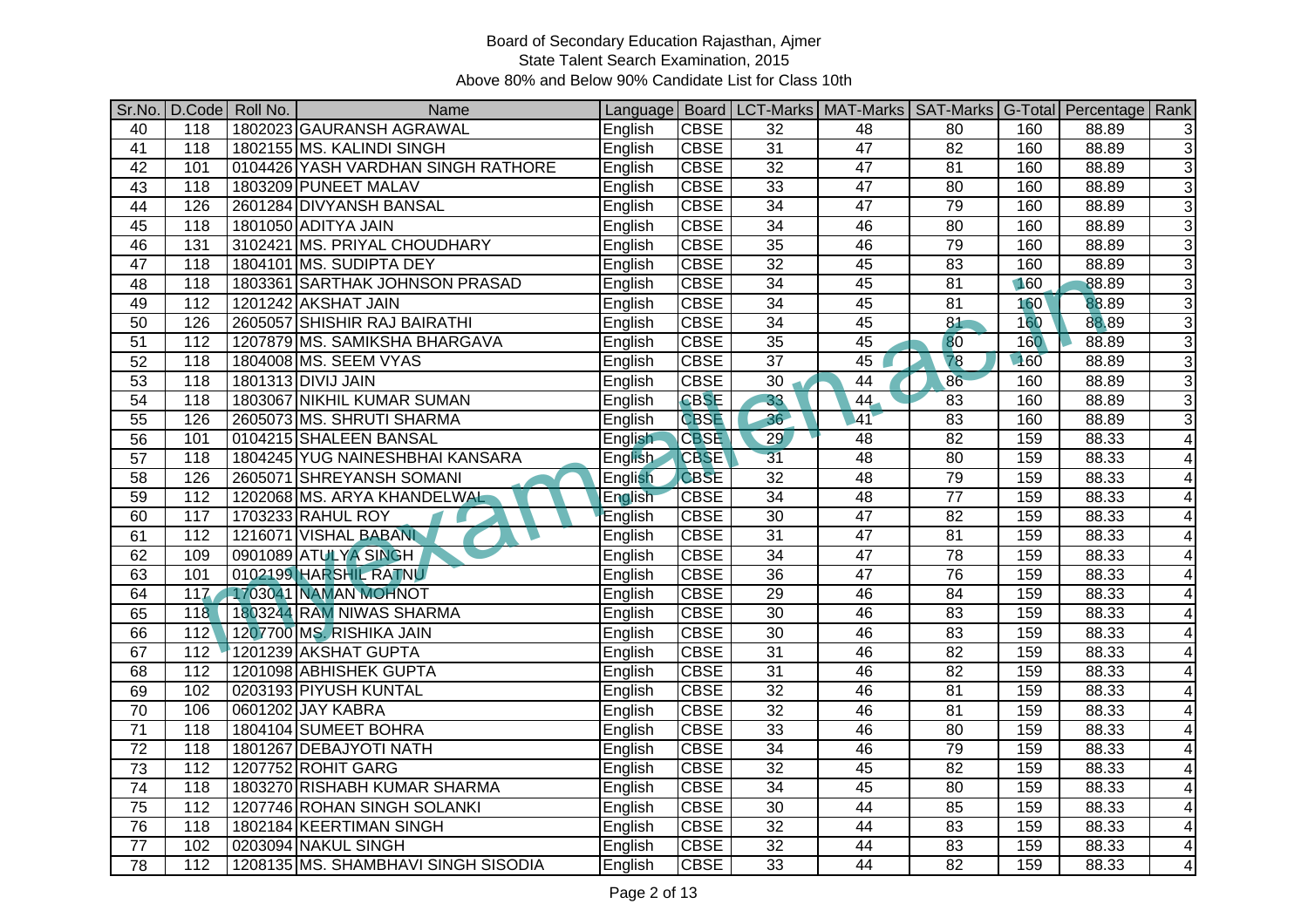|                 |                  | Sr.No.   D.Code   Roll No. | Name                        |                |             |                 | Language   Board   LCT-Marks   MAT-Marks   SAT-Marks   G-Total   Percentage   Rank |                 |     |       |                |
|-----------------|------------------|----------------------------|-----------------------------|----------------|-------------|-----------------|------------------------------------------------------------------------------------|-----------------|-----|-------|----------------|
| 79              | 117              |                            | 1707285 MS. YASHASVI KALLA  | English        | <b>CBSE</b> | 33              | 44                                                                                 | 82              | 159 | 88.33 | $\overline{4}$ |
| 80              | $\overline{112}$ |                            | 1205417 NAMAN KOTHARI       | English        | <b>CBSE</b> | 34              | 44                                                                                 | 81              | 159 | 88.33 | $\overline{4}$ |
| $\overline{81}$ | 112              |                            | 1202096 ASHISH KUMAR GUPTA  | English        | <b>CBSE</b> | 31              | 43                                                                                 | 85              | 159 | 88.33 | 4              |
| 82              | 101              |                            | 0103144 KUNWAR MOORJANI     | English        | <b>CBSE</b> | 33              | 38                                                                                 | $\overline{88}$ | 159 | 88.33 | 4              |
| 83              | 118              |                            | 1802238 KUSHAL GARG         | English        | <b>CBSE</b> | $\overline{25}$ | 50                                                                                 | 83              | 158 | 87.78 | 5              |
| 84              | 112              |                            | 1203313 JITESH AGRAWAL      | English        | <b>CBSE</b> | $\overline{33}$ | 49                                                                                 | 76              | 158 | 87.78 | 5              |
| 85              | 118              |                            | 1804139 TOYESH PORWAL       | English        | <b>CBSE</b> | 33              | 49                                                                                 | 76              | 158 | 87.78 | $\overline{5}$ |
| 86              | 112              |                            | 1207679 MS. RIMPAL JAIN     | English        | <b>CBSE</b> | 31              | 48                                                                                 | 79              | 158 | 87.78 | 5              |
| $\overline{87}$ | 118              |                            | 1801137 ANSHAL SHUKLA       | English        | <b>CBSE</b> | $\overline{32}$ | $\overline{48}$                                                                    | $\overline{78}$ | 158 | 87.78 | $\mathbf 5$    |
| $\overline{88}$ | 112              |                            | 1215077 UDHAV GUPTA         | English        | <b>CBSE</b> | 29              | 47                                                                                 | 82              | 158 | 87.78 | 5              |
| 89              | 118              |                            | 1803108 PALASH GARG         | English        | <b>CBSE</b> | $\overline{31}$ | 47                                                                                 | $\overline{80}$ | 158 | 87.78 | 5              |
| 90              | 118              |                            | 1802251 LAVISH RAMCHANDANI  | English        | <b>CBSE</b> | 31              | $\overline{47}$                                                                    | 80              | 158 | 87.78 | $\overline{5}$ |
| 91              | $\overline{112}$ |                            | 1203122 MS. HEER DAUKIA     | English        | <b>CBSE</b> | $\overline{32}$ | $\overline{47}$                                                                    | $\overline{79}$ | 158 | 87.78 | $\overline{5}$ |
| 92              | 118              |                            | 1804053 MS. SHRUTI GAUTAM   | English        | <b>CBSE</b> | 33              | 47                                                                                 | $\overline{78}$ | 158 | 87.78 | $\overline{5}$ |
| 93              | 118              |                            | 1804124 MS. TANISHA AGARWAL | English        | <b>CBSE</b> | 31              | 46                                                                                 | 81              | 158 | 87.78 | $\overline{5}$ |
| 94              | 118              |                            | 1801090 AMAN JAIN           | English        | <b>CBSE</b> | 33              | 46                                                                                 | 79              | 158 | 87.78 | $\mathbf 5$    |
| $\overline{95}$ | 118              |                            | 1803063 NIKHIL AGARWAL      | English        | <b>CBSE</b> | $\overline{29}$ | 45                                                                                 | 84              | 158 | 87.78 | $\overline{5}$ |
| 96              | $\overline{112}$ |                            | 1214252 SWASTIK BHARDWAJ    | <b>English</b> | <b>CBSE</b> | $\overline{31}$ | 45                                                                                 | 82              | 158 | 87.78 | 5              |
| $\overline{97}$ | 118              |                            | 1802239 MS. KUSHANGI MITTAL | English        | <b>CBSE</b> | 31              | 45                                                                                 | $\overline{82}$ | 158 | 87.78 | 5              |
| 98              | 118              |                            | 1803337 SAMARTH GUPTA       | English        | <b>CBSE</b> | $\overline{31}$ | 45                                                                                 | 82              | 158 | 87.78 | $\sqrt{5}$     |
| 99              | 118              |                            | 1803280 RITIK YADAV         | English        | <b>CBSE</b> | 32              | 45                                                                                 | 81              | 158 | 87.78 | $\overline{5}$ |
| 100             | 112              |                            | 1204267 KUSHAL NATANN       | English        | <b>CBSE</b> | 32              | 45                                                                                 | 81              | 158 | 87.78 | 5              |
| 101             | 112              |                            | 1201089 ABHISHEK BANSAL     | English        | <b>CBSE</b> | $\overline{32}$ | 45                                                                                 | 81              | 158 | 87.78 | $\overline{5}$ |
| 102             | 109              |                            | 0901192 MS. SHANIKA SINGH   | English        | <b>CBSE</b> | 34              | 45                                                                                 | 79              | 158 | 87.78 | $\sqrt{5}$     |
| 103             | 101              |                            | 0104141 RITIK ALWANI        | English        | <b>CBSE</b> | 31              | 44                                                                                 | 83              | 158 | 87.78 | 5              |
| 104             | 124              |                            | 2401109 CHINMAYA CHAWLA     | English        | <b>CBSE</b> | $\overline{32}$ | $\overline{44}$                                                                    | $\overline{82}$ | 158 | 87.78 | $\mathbf 5$    |
| 105             | 102              |                            | 0206181 UTKARSH MITTAL      | English        | <b>CBSE</b> | 33              | $\overline{44}$                                                                    | 81              | 158 | 87.78 | 5              |
| 106             | 101              |                            | 0104257 SHUBHANG MUNDRA     | English        | <b>CBSE</b> | 33              | 44                                                                                 | 81              | 158 | 87.78 | $\overline{5}$ |
| 107             | 126              |                            | 2605097 MS. SNEHA JANGID    | English        | <b>CBSE</b> | 35              | $\overline{43}$                                                                    | 80              | 158 | 87.78 | $\overline{5}$ |
| 108             | 118              |                            | 1802308 MILIND DIXIT        | English        | <b>CBSE</b> | 33              | 42                                                                                 | 83              | 158 | 87.78 | $\overline{5}$ |
| 109             | 117              |                            | 1707287 MS. YASHIKA GUPTA   | English        | <b>CBSE</b> | 34              | 41                                                                                 | 83              | 158 | 87.78 | 5              |
| 110             | 118              |                            | 1803341 MS. SAMIKSHA SINGH  | English        | <b>CBSE</b> | 29              | 50                                                                                 | 78              | 157 | 87.22 | $\,6$          |
| 111             | 112              |                            | 1207688 RISHABH JAIN        | English        | <b>CBSE</b> | $\overline{29}$ | $\overline{48}$                                                                    | $\overline{80}$ | 157 | 87.22 | $\sigma$       |
| 112             | 112              |                            | 1205353 MS. MONISHA JAIN    | English        | <b>CBSE</b> | 31              | 48                                                                                 | 78              | 157 | 87.22 | $6\phantom{1}$ |
| 113             | 112              |                            | 1203202 ILESH TRIPATHI      | English        | <b>CBSE</b> | 35              | 48                                                                                 | 74              | 157 | 87.22 | $\,6$          |
| 114             | 118              |                            | 1804202 VINEET KUMAR        | English        | <b>CBSE</b> | $\overline{28}$ | $\overline{47}$                                                                    | 82              | 157 | 87.22 | $\,6$          |
| 115             | $\frac{11}{2}$   |                            | 1208038 SANYAM JAIN         | English        | <b>CBSE</b> | $\overline{28}$ | $\overline{47}$                                                                    | $\overline{82}$ | 157 | 87.22 | $\,6$          |
| 116             | 118              |                            | 1802196 MS. KHUSHI GUPTA    | English        | <b>CBSE</b> | 29              | 47                                                                                 | 81              | 157 | 87.22 | 6              |
| 117             | $\overline{118}$ |                            | 1803018 MUKUL BHURIA        | English        | <b>CBSE</b> | $\overline{30}$ | $\overline{47}$                                                                    | 80              | 157 | 87.22 | $6\phantom{1}$ |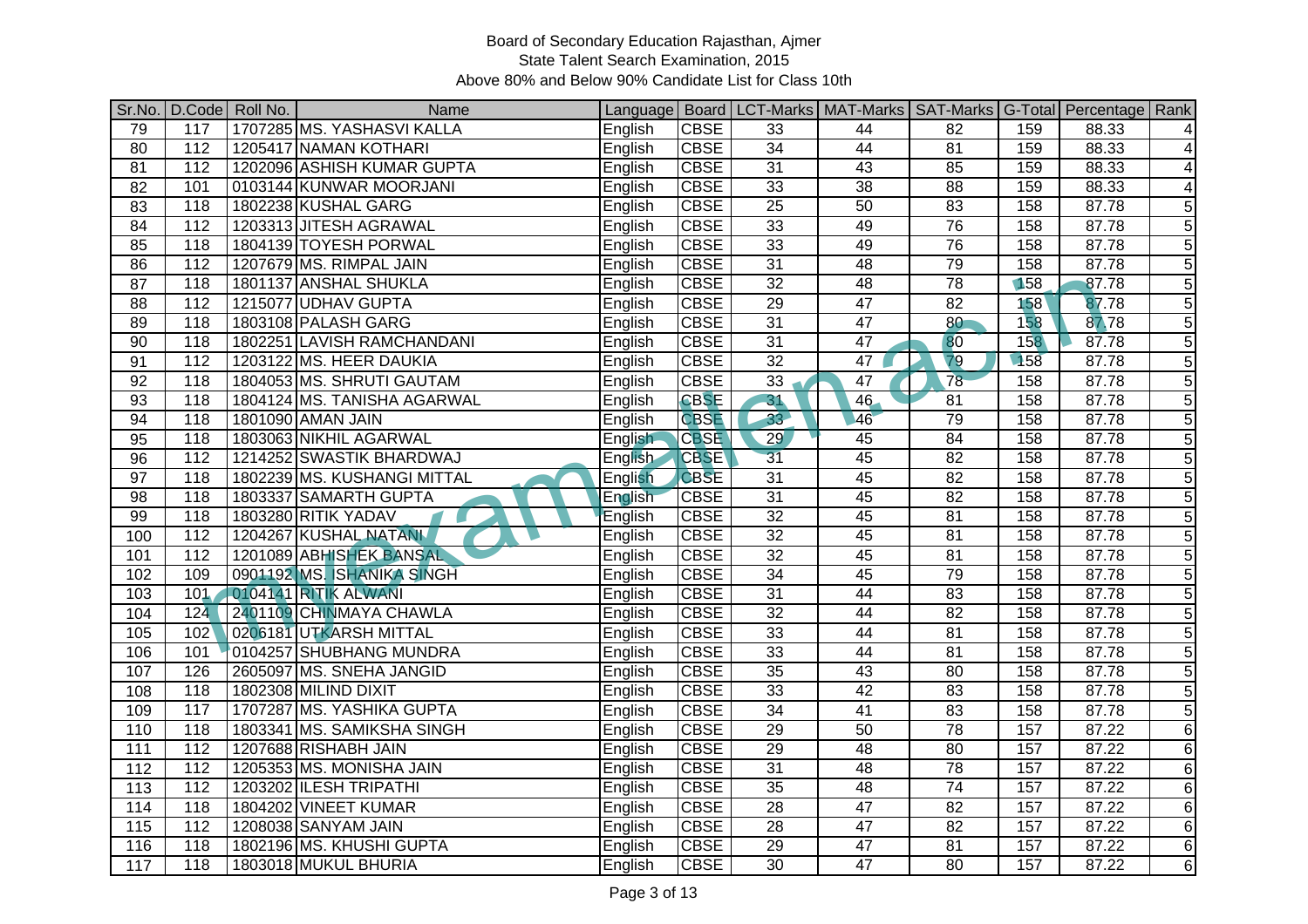|                  |                  | Sr.No.   D.Code   Roll No. | Name                               |                |             |                 | Language   Board   LCT-Marks   MAT-Marks   SAT-Marks   G-Total   Percentage   Rank |                 |     |       |                |
|------------------|------------------|----------------------------|------------------------------------|----------------|-------------|-----------------|------------------------------------------------------------------------------------|-----------------|-----|-------|----------------|
| 118              | 112              |                            | 1202120 ASHWIN GOYAL               | English        | <b>CBSE</b> | 30              | 47                                                                                 | 80              | 157 | 87.22 | 6              |
| 119              | 118              |                            | 1803025 NAKUL VASHISHTHA           | English        | <b>CBSE</b> | $\overline{30}$ | 46                                                                                 | $\overline{81}$ | 157 | 87.22 | $\,6$          |
| 120              | 126              |                            | 2605088 SIDDHARTH SHARMA           | English        | <b>CBSE</b> | 35              | 46                                                                                 | 76              | 157 | 87.22 | $\,6$          |
| 121              | $\overline{112}$ |                            | 1215102 UTKARSH RAIZADA            | English        | <b>CBSE</b> | 32              | 45                                                                                 | 80              | 157 | 87.22 | $\,6$          |
| 122              | 126              |                            | 2605163 VAIBHAV GAKHREJA           | English        | <b>CBSE</b> | 32              | 45                                                                                 | 80              | 157 | 87.22 | $\,6$          |
| 123              | 118              |                            | 1802061 HARSH SINGHAL              | English        | <b>BSER</b> | 33              | 45                                                                                 | 79              | 157 | 87.22 | $\,6$          |
| 124              | 112              |                            | 1215101 UTKARSH KUMAR              | English        | <b>CBSE</b> | 28              | 44                                                                                 | 85              | 157 | 87.22 | $\,6$          |
| 125              | 112              |                            | 1207085 PARTH SINGHAL              | English        | <b>CBSE</b> | $\overline{29}$ | 44                                                                                 | 84              | 157 | 87.22 | $\,6$          |
| 126              | 101              |                            | 0103008 MS. HARSHITA SINGH RATHORE | English        | <b>CBSE</b> | 30              | 44                                                                                 | 83              | 157 | 87.22 | $\,6$          |
| $\overline{127}$ | $\overline{118}$ |                            | 1803069 NIKHIL SINGHAL             | English        | <b>CBSE</b> | $\overline{30}$ | 44                                                                                 | 83              | 157 | 87.22 | $\,6$          |
| 128              | 101              |                            | 0103133 KSHITIJ JHANWAR            | English        | <b>CBSE</b> | 32              | 44                                                                                 | 81              | 157 | 87.22 | $\,6$          |
| 129              | 126              |                            | 2605175 VEDANT BORDIA              | English        | <b>CBSE</b> | $\overline{32}$ | $\overline{44}$                                                                    | 81              | 157 | 87.22 | $\,6$          |
| 130              | 118              |                            | 1804056 SHUBHAM BHARDWAJ           | English        | <b>BSER</b> | 33              | 44                                                                                 | 80              | 157 | 87.22 | $\,6$          |
| 131              | $\overline{118}$ |                            | 1804006 SAURAV DEVALE              | English        | <b>CBSE</b> | 33              | 44                                                                                 | 80              | 157 | 87.22 | $\,6$          |
| $\overline{132}$ | $\frac{11}{2}$   |                            | 1202361 MS. DEEPAL CHOUDHARY       | English        | <b>CBSE</b> | 34              | 44                                                                                 | 79              | 157 | 87.22 | $\,6$          |
| $\overline{133}$ | 118              |                            | 1804234 MS. YASHI KHANDELWAL       | English        | <b>CBSE</b> | 34              | 44                                                                                 | 79              | 157 | 87.22 | $\,6$          |
| 134              | 112              |                            | 1201052 AAYUSH SAXENA              | English        | <b>CBSE</b> | 29              | 43                                                                                 | 85              | 157 | 87.22 | $\,6$          |
| $\overline{135}$ | 118              |                            | 1801147 ANUBHAV SRIVASTAVA         | <b>English</b> | <b>CBSE</b> | 30              | 43                                                                                 | 84              | 157 | 87.22 | $6\phantom{1}$ |
| 136              | 118              |                            | 1803014 MRIDUL JAIN                | English        | <b>CBSE</b> | $\overline{30}$ | 43                                                                                 | 84              | 157 | 87.22 | $\,6$          |
| 137              | 118              |                            | 1804095 SRIJAN KUMAR               | English        | <b>CBSE</b> | 34              | 43                                                                                 | 80              | 157 | 87.22 | $\,6$          |
| 138              | $\overline{112}$ |                            | 1201319 MS. AMISHI AGRAWAL         | English        | <b>CBSE</b> | 35              | 43                                                                                 | 79              | 157 | 87.22 | $\,6$          |
| 139              | 101              |                            | 0103125 KOVID KAUSHIK              | English        | <b>CBSE</b> | $\overline{34}$ | 42                                                                                 | $\overline{81}$ | 157 | 87.22 | $\,6$          |
| 140              | 117              |                            | 1707059 SAURABH SHARMA             | English        | <b>CBSE</b> | $\overline{34}$ | 49                                                                                 | $\overline{73}$ | 156 | 86.67 | $\overline{7}$ |
| 141              | $\overline{112}$ |                            | 1201033 AARYAN SINGHAL             | English        | <b>CBSE</b> | $\overline{27}$ | 48                                                                                 | 81              | 156 | 86.67 | $\overline{7}$ |
| 142              | 118              |                            | 1803028 NAMAN GOYAL                | English        | <b>CBSE</b> | 31              | 48                                                                                 | $\overline{77}$ | 156 | 86.67 | $\overline{7}$ |
| 143              | 118              |                            | 1804204 VINIT RAJ                  | English        | <b>CBSE</b> | 34              | 48                                                                                 | 74              | 156 | 86.67 | $\overline{7}$ |
| 144              | 126              |                            | 2601043 AKSHAT GOYAL               | English        | <b>CBSE</b> | $\overline{29}$ | $\overline{47}$                                                                    | 80              | 156 | 86.67 | $\overline{7}$ |
| 145              | 112              |                            | 1203228 MS. ISHITA GOYAL           | English        | <b>CBSE</b> | 29              | $\overline{47}$                                                                    | 80              | 156 | 86.67 | $\overline{7}$ |
| 146              | 112              |                            | 1205432 MS. NANDINI GUPTA          | English        | <b>CBSE</b> | 30              | 47                                                                                 | 79              | 156 | 86.67 | $\overline{7}$ |
| 147              | $\overline{118}$ |                            | 1803190 PRIYAM KUMAR DEKA          | English        | <b>CBSE</b> | 31              | 47                                                                                 | 78              | 156 | 86.67 | $\overline{7}$ |
| 148              | $\overline{118}$ |                            | 1804019 SHASHWAT ANAND             | English        | <b>CBSE</b> | 32              | 47                                                                                 | $\overline{77}$ | 156 | 86.67 | $\overline{7}$ |
| 149              | 112              |                            | 1207799 RUDRA BANSAL               | English        | <b>CBSE</b> | 31              | 46                                                                                 | 79              | 156 | 86.67 | $\overline{7}$ |
| 150              | 112              |                            | 1203128 HEMANT GURJAR              | English        | <b>CBSE</b> | $\overline{31}$ | 46                                                                                 | 79              | 156 | 86.67 | $\overline{7}$ |
| 151              | 112              |                            | 1207881 SAMYAK KUMAR               | English        | <b>CBSE</b> | $\overline{32}$ | 46                                                                                 | 78              | 156 | 86.67 | $\overline{7}$ |
| 152              | 118              |                            | 1801201 AVI GABANI                 | English        | <b>CBSE</b> | 35              | 46                                                                                 | 75              | 156 | 86.67 | $\overline{7}$ |
| 153              | 112              |                            | 1201074 ABHIMANYU SINGH CHARAN     | English        | <b>BSER</b> | 26              | 45                                                                                 | 85              | 156 | 86.67 | $\overline{7}$ |
| 154              | 118              |                            | 1802247 LALIT POTEY                | English        | <b>CBSE</b> | 31              | 45                                                                                 | 80              | 156 | 86.67 | $\overline{7}$ |
| 155              | 126              |                            | 2605114 SUMEDH HEMANTKUMAR SUPE    | English        | <b>CBSE</b> | 32              | 45                                                                                 | 79              | 156 | 86.67 | $\overline{7}$ |
| 156              | 118              |                            | 1803102 PAL BHUVA                  | English        | <b>BSER</b> | $\overline{32}$ | 45                                                                                 | 79              | 156 | 86.67 | $\overline{7}$ |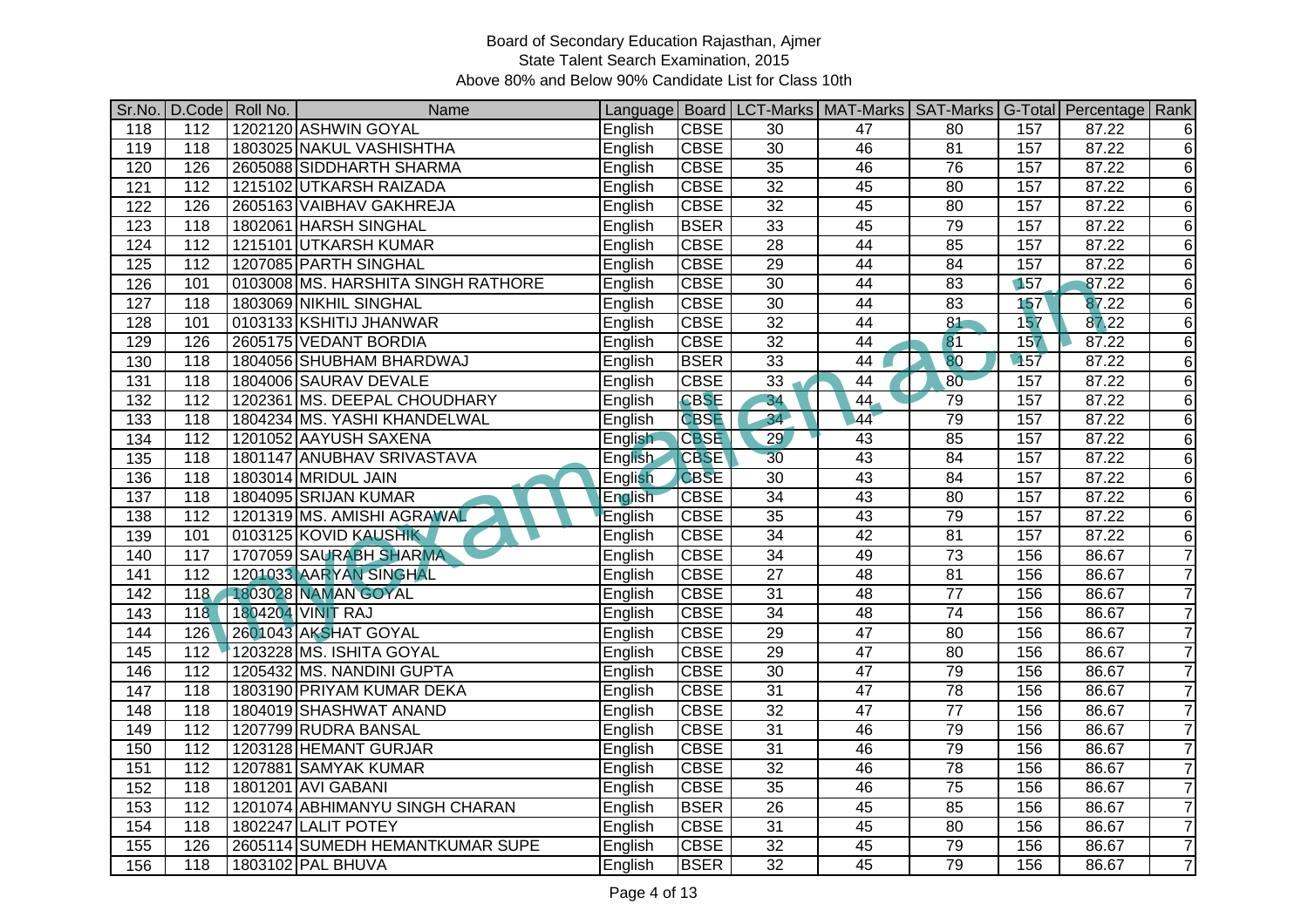|                  |                  | Sr.No.   D.Code   Roll No. | Name                               |                |             |                 | Language   Board   LCT-Marks   MAT-Marks   SAT-Marks   G-Total   Percentage   Rank |                 |     |       |                |
|------------------|------------------|----------------------------|------------------------------------|----------------|-------------|-----------------|------------------------------------------------------------------------------------|-----------------|-----|-------|----------------|
| 157              | 112              |                            | 1216146 MS. YASHIKA SINGHAL        | English        | <b>CBSE</b> | $\overline{33}$ | 45                                                                                 | 78              | 156 | 86.67 | $\overline{7}$ |
| 158              | 112              |                            | 1207719 MS. RITIKA KHANDELWAL      | English        | <b>BSER</b> | $\overline{27}$ | 44                                                                                 | 85              | 156 | 86.67 | $\overline{7}$ |
| 159              | 112              |                            | 1202285 MS. CHARVI SINGHVI         | English        | <b>CBSE</b> | 28              | 44                                                                                 | 84              | 156 | 86.67 | $\overline{7}$ |
| 160              | $\overline{112}$ |                            | 1206123 NIKUNJ DANGAYACH           | English        | <b>CBSE</b> | 35              | 44                                                                                 | $\overline{77}$ | 156 | 86.67 | $\overline{7}$ |
| 161              | 112              |                            | 1201348 MS. ANANYA AGARWAL         | English        | <b>CBSE</b> | $\overline{31}$ | 43                                                                                 | 82              | 156 | 86.67 | $\overline{7}$ |
| 162              | 126              |                            | 2605013 SANSKAR SONI               | English        | <b>CBSE</b> | 32              | 43                                                                                 | 81              | 156 | 86.67 | $\overline{7}$ |
| 163              | 101              |                            | 0102077 BHAVESH KOTWANI            | English        | <b>CBSE</b> | 28              | 42                                                                                 | 86              | 156 | 86.67 | $\overline{7}$ |
| 164              | $\frac{11}{2}$   |                            | 1201128 ADARSH SONI                | English        | <b>CBSE</b> | 30              | 42                                                                                 | 84              | 156 | 86.67 | $\overline{7}$ |
| 165              | 118              |                            | 1803002 MOHIT SHRINGI              | English        | <b>CBSE</b> | $\overline{33}$ | 42                                                                                 | 81              | 156 | 86.67 | $\overline{7}$ |
| 166              | 118              |                            | 1803185 MS. PRINCY YADAV           | English        | <b>CBSE</b> | 31              | 40                                                                                 | 85              | 156 | 86.67 | $\overline{7}$ |
| 167              | 118              |                            | 1804247 YUVRAJ AGARWAL             | English        | <b>CBSE</b> | $\overline{32}$ | 49                                                                                 | 74              | 155 | 86.11 | 8              |
| 168              | 118              |                            | 1804163 VAIBHAV SHRINGI            | English        | <b>CBSE</b> | $\overline{32}$ | 49                                                                                 | 74              | 155 | 86.11 | $\overline{8}$ |
| 169              | $\frac{11}{2}$   |                            | 1202453 DHRUV SIDANA               | English        | <b>CBSE</b> | $\overline{26}$ | 47                                                                                 | 82              | 155 | 86.11 | 8              |
| 170              | 117              |                            | 1707240 VIBHANSHU SHRIMALI         | English        | <b>CBSE</b> | 32              | 46                                                                                 | 77              | 155 | 86.11 | $\, 8$         |
| $\overline{171}$ | 118              |                            | 1803075 NIKUNJ HEDA                | English        | <b>CBSE</b> | 32              | 46                                                                                 | $\overline{77}$ | 155 | 86.11 | 8              |
| 172              | 112              |                            | 1204198 KRISHNA GOPAL SHARMA       | English        | <b>CBSE</b> | 27              | 45                                                                                 | 83              | 155 | 86.11 | 8              |
| $\overline{173}$ | 118              |                            | 1803079 NISHANT JAIN               | <b>English</b> | <b>CBSE</b> | 29              | 45                                                                                 | 81              | 155 | 86.11 | 8              |
| 174              | 112              |                            | 1203077 HARSH HEDA                 | English-       | <b>CBSE</b> | 30              | 45                                                                                 | 80              | 155 | 86.11 | 8              |
| $\overline{175}$ | 112              |                            | 1202520 MS. DIVYANSHI GOYAL        | English        | <b>CBSE</b> | 31              | 45                                                                                 | 79              | 155 | 86.11 | 8              |
| 176              | 118              |                            | 1802008 MS. EKTA SINGH             | English        | <b>CBSE</b> | 33              | 45                                                                                 | $\overline{77}$ | 155 | 86.11 | $\, 8$         |
| 177              | 112              |                            | 1207884 SANCHIT SUROLIA            | English        | <b>CBSE</b> | 28              | 44                                                                                 | 83              | 155 | 86.11 | $\overline{8}$ |
| 178              | 115              |                            | 1503422 RAJYAWARDHAN SINGH RATHORE | English        | <b>BSER</b> | 33              | 44                                                                                 | 78              | 155 | 86.11 | 8              |
| 179              | 126              |                            | 2605224 YASH HARKAWAT              | English        | <b>CBSE</b> | 28              | 42                                                                                 | 85              | 155 | 86.11 | 8              |
| 180              | $\overline{118}$ |                            | 1804167 VALAY BUNDELE              | English        | <b>CBSE</b> | 31              | 42                                                                                 | 82              | 155 | 86.11 | 8              |
| 181              | 101              |                            | 0101026 ABHISHEK SAHOO             | English        | <b>CBSE</b> | 32              | 42                                                                                 | 81              | 155 | 86.11 | 8              |
| 182              | 101              |                            | 0104329 TANMAY JAIN                | English        | <b>CBSE</b> | 29              | 41                                                                                 | 85              | 155 | 86.11 | 8              |
| 183              | 118              |                            | 1801089 ALHAN FIROZ                | English        | <b>CBSE</b> | $\overline{37}$ | 41                                                                                 | $\overline{77}$ | 155 | 86.11 | 8              |
| 184              | 123              |                            | 2301018 MS. APARNA SINGH           | English        | <b>CBSE</b> | 33              | $\overline{37}$                                                                    | 85              | 155 | 86.11 | 8              |
| 185              | 115              |                            | 1507136 MS. KHUSHI YADAV           | English        | <b>BSER</b> | $\overline{36}$ | $\overline{36}$                                                                    | 83              | 155 | 86.11 | $\, 8$         |
| 186              | 118              |                            | 1804098 SUDHANSHU BHATIA           | English        | <b>CBSE</b> | 31              | 49                                                                                 | $\overline{74}$ | 154 | 85.56 | $\overline{9}$ |
| 187              | 118              |                            | 1802171 KARTIKAYA SHARMA           | English        | <b>CBSE</b> | 30              | 48                                                                                 | 76              | 154 | 85.56 | 9              |
| 188              | 112              |                            | 1201151 ADITYA GUPTA               | English        | <b>CBSE</b> | 32              | 48                                                                                 | $\overline{74}$ | 154 | 85.56 | $\overline{9}$ |
| 189              | 112              |                            | 1203225 MS. ISHITA A. AGARWAL      | English        | <b>CBSE</b> | 33              | 48                                                                                 | $\overline{73}$ | 154 | 85.56 | 9              |
| 190              | 117              |                            | 1703211 PRIYANSHU MATHUR           | English        | <b>CBSE</b> | 30              | $\overline{47}$                                                                    | $\overline{77}$ | 154 | 85.56 | 9              |
| 191              | 112              |                            | 1214158 SUNIL DARWAL               | English        | <b>BSER</b> | 31              | 47                                                                                 | 76              | 154 | 85.56 | 9              |
| 192              | 112              |                            | 1203154 HIMANSHU DANG              | English        | <b>CBSE</b> | $\overline{33}$ | 47                                                                                 | 74              | 154 | 85.56 | $\overline{9}$ |
| 193              | $\frac{11}{2}$   |                            | 1205418 NAMAN MISHRA               | English        | <b>CBSE</b> | 30              | 46                                                                                 | 78              | 154 | 85.56 | 9              |
| 194              | $\overline{112}$ |                            | 1201306 AMAN SHARMA                | English        | <b>CBSE</b> | 31              | 46                                                                                 | $\overline{77}$ | 154 | 85.56 | 9              |
| 195              | $\overline{118}$ |                            | 1801077 AKSHAT SHARMA              | English        | <b>BSER</b> | $\overline{32}$ | 46                                                                                 | $\overline{76}$ | 154 | 85.56 | 9              |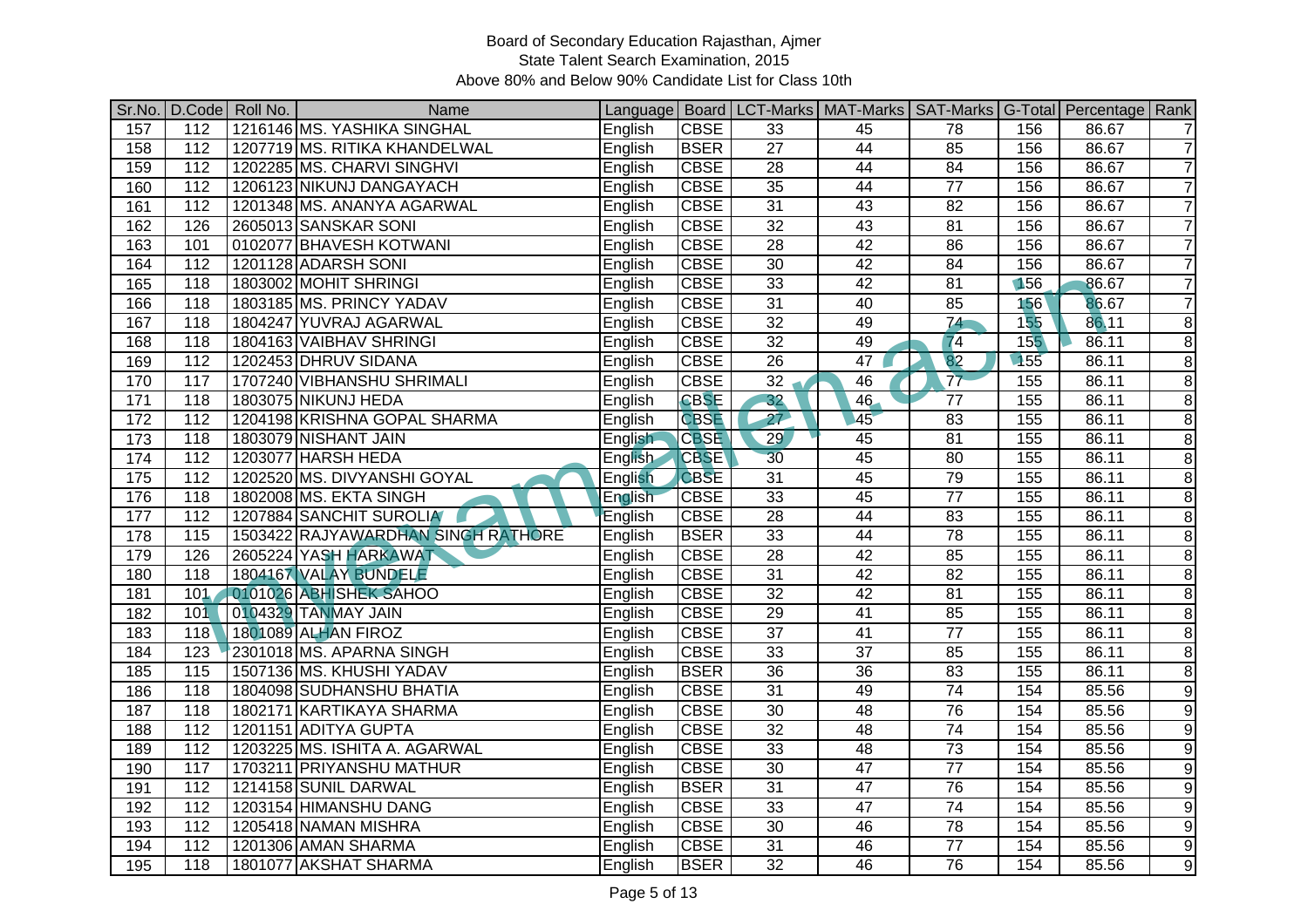|                  |                  | Sr.No.   D.Code   Roll No. | Name                                |          |             |                 | Language   Board   LCT-Marks   MAT-Marks   SAT-Marks   G-Total   Percentage   Rank |                 |     |       |                  |
|------------------|------------------|----------------------------|-------------------------------------|----------|-------------|-----------------|------------------------------------------------------------------------------------|-----------------|-----|-------|------------------|
| 196              | 101              |                            | 0101041 ADITYA JOSHI                | English  | <b>CBSE</b> | 33              | 46                                                                                 | 75              | 154 | 85.56 | 9                |
| 197              | 117              |                            | 1701028 MS. AKANKSHA SACHAN         | English  | <b>CBSE</b> | 33              | 44                                                                                 | $\overline{77}$ | 154 | 85.56 | $\overline{9}$   |
| 198              | 112              |                            | 1201001 MS. AADARSH KHANDELWAL      | English  | <b>CBSE</b> | $\overline{28}$ | 43                                                                                 | 83              | 154 | 85.56 | 9                |
| 199              | $\overline{112}$ |                            | 1204042 KARAN YADAV                 | English  | <b>CBSE</b> | 30              | 43                                                                                 | 81              | 154 | 85.56 | 9                |
| 200              | 118              |                            | 1804157 UTKARSH SRIVASTAVA          | English  | <b>BSER</b> | 34              | 43                                                                                 | $\overline{77}$ | 154 | 85.56 | 9                |
| 201              | 109              |                            | 0903178 SHWETANK                    | English  | <b>CBSE</b> | 35              | 43                                                                                 | 76              | 154 | 85.56 | $\boldsymbol{9}$ |
| $\overline{202}$ | 126              |                            | 2601132 AYUSH CHOUDHARY             | English  | <b>CBSE</b> | 37              | 43                                                                                 | 74              | 154 | 85.56 | $\overline{9}$   |
| 203              | 102              |                            | 0206259 YASH YADAV                  | English  | <b>CBSE</b> | 31              | $\overline{42}$                                                                    | 81              | 154 | 85.56 | 9                |
| 204              | 106              |                            | 0601173 GUNTAS SINGH BRAR           | English  | <b>CBSE</b> | $\overline{31}$ | 41                                                                                 | $\overline{82}$ | 154 | 85.56 | 9                |
| 205              | $\overline{112}$ |                            | 1203168 HIMANSHU MISHRA             | English  | <b>CBSE</b> | $\overline{31}$ | $\overline{41}$                                                                    | $\overline{82}$ | 154 | 85.56 | 9                |
| 206              | 117              |                            | 1707010 RUDRAKSH CHHANGANI          | English  | <b>CBSE</b> | $\overline{32}$ | 41                                                                                 | 81              | 154 | 85.56 | 9                |
| 207              | 103              |                            | 0301191 KANISHK SHARMA              | English  | <b>CBSE</b> | $\overline{34}$ | $\overline{41}$                                                                    | 79              | 154 | 85.56 | 9                |
| 208              | 118              |                            | 1803319 MS. RUTVIKA PATIL           | English  | <b>CBSE</b> | 34              | $\overline{41}$                                                                    | $\overline{79}$ | 154 | 85.56 | $\overline{9}$   |
| 209              | $\overline{118}$ |                            | 1801215 MS. AYUSHI SHARMA           | English  | <b>CBSE</b> | 35              | 40                                                                                 | 79              | 154 | 85.56 | 9                |
| $\overline{210}$ | 101              |                            | 0104231 SHIVAM MATHUR               | English  | <b>CBSE</b> | 32              | 38                                                                                 | $\overline{84}$ | 154 | 85.56 | $\overline{9}$   |
| 211              | 118              |                            | 1801183 ARYAN SAHAL                 | English  | <b>CBSE</b> | 30 <sup>1</sup> | 49                                                                                 | $\overline{74}$ | 153 | 85.00 | 10               |
| $\overline{212}$ | 117              |                            | 1702229 LAKSHIT JAIN                | English  | <b>CBSE</b> | 32              | 48                                                                                 | 73              | 153 | 85.00 | 10               |
| 213              | 118              |                            | 1802129 JATIN MUNJAL                | English- | <b>CBSE</b> | $\overline{27}$ | 47                                                                                 | 79              | 153 | 85.00 | 10               |
| 214              | 117              |                            | 1707217 UTKARSH MATHUR              | English  | <b>CBSE</b> | 30              | 46                                                                                 | $\overline{77}$ | 153 | 85.00 | 10               |
| $\overline{215}$ | 115              |                            | 1507127 K. VIGNESH                  | English  | <b>CBSE</b> | 30              | 46                                                                                 | $\overline{77}$ | 153 | 85.00 | 10               |
| 216              | 126              |                            | 2601004 MS. AARYA RAJ SINGH RANAWAT | English  | <b>CBSE</b> | 33              | 46                                                                                 | 74              | 153 | 85.00 | 10               |
| 217              | 107              |                            | 0703040 MUDIT GOSWAMI               | English  | <b>CBSE</b> | 29              | 45                                                                                 | 79              | 153 | 85.00 | 10               |
| 218              | 101              |                            | 0104244 SHREYANSH CHOUDHARY         | English  | <b>CBSE</b> | $\overline{32}$ | 45                                                                                 | 76              | 153 | 85.00 | 10               |
| 219              | $\overline{112}$ |                            | 1207405 PULKIT MUNDRA               | English  | <b>CBSE</b> | 32              | 45                                                                                 | 76              | 153 | 85.00 | 10               |
| 220              | $\overline{112}$ |                            | 1208228 SHREYANSH UPADHYAY          | English  | <b>CBSE</b> | 33              | 45                                                                                 | $\overline{75}$ | 153 | 85.00 | 10               |
| 221              | 112              |                            | 1202254 CHAITANYA VYAS              | English  | <b>CBSE</b> | 30              | 44                                                                                 | 79              | 153 | 85.00 | 10               |
| 222              | 112              |                            | 1208142 SHASHANK DEY                | English  | <b>CBSE</b> | 30              | $\overline{44}$                                                                    | 79              | 153 | 85.00 | 10               |
| 223              | 112              |                            | 1207337 MS. PRIYA GUPTA             | English  | <b>BSER</b> | 30              | 44                                                                                 | 79              | 153 | 85.00 | 10               |
| $\overline{224}$ | 102              |                            | 0206033 SARTHAK VIJAY               | English  | <b>CBSE</b> | $\overline{31}$ | $\overline{44}$                                                                    | 78              | 153 | 85.00 | 10               |
| $\overline{225}$ | 112              |                            | 1202396 DEVANSH KAUSHIK             | English  | <b>CBSE</b> | 33              | 44                                                                                 | 76              | 153 | 85.00 | 10               |
| $\overline{226}$ | $\overline{118}$ |                            | 1801111 MS. ANJALI KHATI            | English  | <b>CBSE</b> | 34              | 44                                                                                 | 75              | 153 | 85.00 | 10               |
| $\overline{227}$ | 117              |                            | 1701176 CHIRAG GUPTA                | English  | <b>CBSE</b> | 34              | 43                                                                                 | 76              | 153 | 85.00 | 10               |
| 228              | 106              |                            | 0601118 MS. CHESTA LATHI            | English  | <b>CBSE</b> | 29              | 42                                                                                 | $\overline{82}$ | 153 | 85.00 | 10               |
| 229              | 118              |                            | 1804241 MS. YEESHA KALAL            | English  | <b>CBSE</b> | 29              | 42                                                                                 | $\overline{82}$ | 153 | 85.00 | 10               |
| 230              | $\overline{112}$ |                            | 1207751 ROHIT GARG                  | English  | <b>CBSE</b> | 30              | 42                                                                                 | 81              | 153 | 85.00 | 10               |
| 231              | 101              |                            | 0103186 MANAN MAHESHWARI            | English  | <b>CBSE</b> | 32              | 42                                                                                 | 79              | 153 | 85.00 | 10               |
| 232              | 112              |                            | 1215116 VAIBHAV VYAS                | English  | <b>BSER</b> | 33              | 42                                                                                 | 78              | 153 | 85.00 | 10               |
| 233              | 117              |                            | 1702239 MS. LATIKA CHOUDHARY        | English  | <b>CBSE</b> | 32              | 41                                                                                 | 80              | 153 | 85.00 | 10               |
| 234              | 112              |                            | 1216107 VISHWAS TAK                 | English  | <b>CBSE</b> | 35              | 40                                                                                 | 78              | 153 | 85.00 | 10               |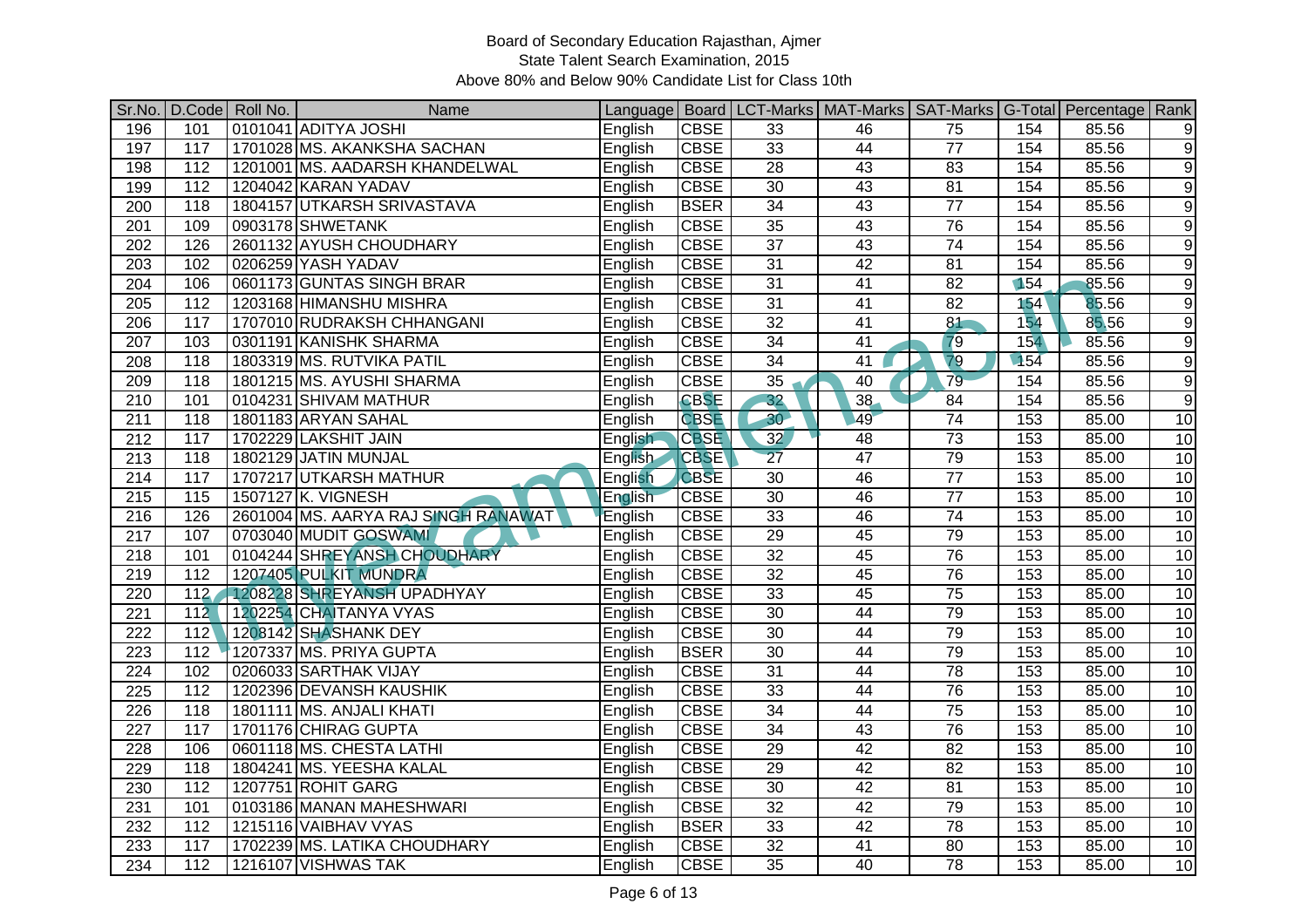| Sr.No.           |                  | D.Code Roll No. | Name                           |         |             |                 | Language   Board   LCT-Marks   MAT-Marks   SAT-Marks   G-Total   Percentage   Rank |                 |        |       |                 |
|------------------|------------------|-----------------|--------------------------------|---------|-------------|-----------------|------------------------------------------------------------------------------------|-----------------|--------|-------|-----------------|
| 235              | 105              |                 | 0501100 ARPIT KUMAR BANSAL     | English | <b>CBSE</b> | 33              | 38                                                                                 | 82              | 153    | 85.00 | 10              |
| 236              | 126              |                 | 2601163 BHAVYA MAROO           | English | <b>CBSE</b> | $\overline{35}$ | 38                                                                                 | 80              | 153    | 85.00 | 10              |
| $\overline{237}$ | 101              |                 | 0102189 GOVIND SINGH RATHORE   | English | <b>BSER</b> | 32              | 47                                                                                 | 73              | 152    | 84.44 | 11              |
| 238              | $\overline{112}$ |                 | 1204285 LAKSHYA KHANDELWAL     | English | <b>CBSE</b> | 26              | 46                                                                                 | 80              | 152    | 84.44 | 11              |
| 239              | 112              |                 | 1201246 AKSHAT KOOLWAL         | English | <b>CBSE</b> | $\overline{27}$ | 46                                                                                 | 79              | 152    | 84.44 | 11              |
| 240              | 126              |                 | 2601224 DEEP KATEJA            | English | <b>CBSE</b> | $\overline{30}$ | 46                                                                                 | 76              | 152    | 84.44 | 11              |
| 241              | $\overline{112}$ |                 | 1203275 JATIN KHANDELWAL       | English | <b>CBSE</b> | 32              | 46                                                                                 | 74              | 152    | 84.44 | $\overline{11}$ |
| 242              | 118              |                 | 1802242 LAKSH GUPTA            | English | <b>CBSE</b> | 33              | 46                                                                                 | 73              | 152    | 84.44 | 11              |
| 243              | 118              |                 | 1803096 OMKAR UPADHAYA         | English | <b>CBSE</b> | 33              | 46                                                                                 | $\overline{73}$ | 152    | 84.44 | 11              |
| 244              | 117              |                 | 1702107 JAYESH KHANNA          | English | <b>BSER</b> | 29              | 45                                                                                 | 78              | 152    | 84.44 | 11              |
| $\overline{245}$ | 118              |                 | 1804051 SHRITIK GOYAL          | English | <b>CBSE</b> | $\overline{29}$ | 45                                                                                 | 78              | 152    | 84.44 | 11              |
| 246              | 118              |                 | 1801179 ARYAN BHARDWAJ         | English | <b>CBSE</b> | 30              | 45                                                                                 | 77              | 152    | 84.44 | 11              |
| 247              | 130              |                 | 3001242 PARITOSH SANADHYA      | Hindi   | <b>BSER</b> | $\overline{31}$ | 45                                                                                 | $\overline{76}$ | $-152$ | 84.44 | 11              |
| 248              | $\overline{112}$ |                 | 1205255 MEHUL AGRAWAL          | English | <b>CBSE</b> | 32              | 45                                                                                 | 75              | 152    | 84.44 | 11              |
| 249              | 112              |                 | 1205091 MANAN AHUJA            | English | <b>CBSE</b> | 30              | 44                                                                                 | 78              | 152    | 84.44 | 11              |
| 250              | 118              |                 | 1802103 MS. ISHA K MEHTA       | English | <b>CBSE</b> | 31              | 44                                                                                 | $\overline{77}$ | 152    | 84.44 | 11              |
| 251              | 118              |                 | 1804138 MS. TOSHIBA VISHNOI    | English | <b>CBSE</b> | 33              | 44                                                                                 | 75              | 152    | 84.44 | 11              |
| 252              | 117              |                 | 1702335 MAYANK SINGH           | English | <b>CBSE</b> | $\overline{28}$ | 43                                                                                 | 81              | 152    | 84.44 | 11              |
| 253              | $\frac{11}{2}$   |                 | 1205416 NAMAN GOENKA           | English | <b>CBSE</b> | $\overline{28}$ | 43                                                                                 | $\overline{81}$ | 152    | 84.44 | 11              |
| 254              | 112              |                 | 1215059 TUSHAR GUPTA           | English | <b>CBSE</b> | $\overline{28}$ | 43                                                                                 | 81              | 152    | 84.44 | 11              |
| 255              | 101              |                 | 0104442 YUVRAJ AGRAWAL         | English | <b>CBSE</b> | 31              | 43                                                                                 | 78              | 152    | 84.44 | $\overline{11}$ |
| 256              | 112              |                 | 1204065 MS. KAUSHIKI CHAUDHARY | English | <b>CBSE</b> | 32              | 43                                                                                 | $\overline{77}$ | 152    | 84.44 | 11              |
| 257              | 101              |                 | 0102085 MS. BHUMIKA SHARMA     | English | <b>CBSE</b> | $\overline{33}$ | $\overline{43}$                                                                    | $\overline{76}$ | 152    | 84.44 | 11              |
| 258              | 112              |                 | 1205363 MRITYUNJAYA GAHLOT     | English | <b>CBSE</b> | $\overline{28}$ | 42                                                                                 | 82              | 152    | 84.44 | 11              |
| 259              | 112              |                 | 1206124 NLESH GUPTA            | English | <b>CBSE</b> | $\overline{29}$ | 42                                                                                 | 81              | 152    | 84.44 | 11              |
| 260              | 112              |                 | 1214262 MS. TAHREEM FATIMA     | English | <b>CBSE</b> | $\overline{32}$ | $\overline{42}$                                                                    | $\overline{78}$ | 152    | 84.44 | 11              |
| 261              | 101              |                 | 0102195 HARDIK JAIN            | English | <b>CBSE</b> | 28              | $\overline{41}$                                                                    | 83              | 152    | 84.44 | 11              |
| 262              | 112              |                 | 1216149 YASHPAL GAHLOT         | English | <b>CBSE</b> | 32              | 41                                                                                 | 79              | 152    | 84.44 | 11              |
| 263              | 118              |                 | 1804119 SWAPNIL MORE           | English | <b>CBSE</b> | 33              | $\overline{41}$                                                                    | $\overline{78}$ | 152    | 84.44 | 11              |
| 264              | 101              |                 | 0104084 RAHUL SHARMA           | English | <b>CBSE</b> | 30              | 39                                                                                 | 83              | 152    | 84.44 | 11              |
| 265              | 118              |                 | 1804074 SIDDHANT YADAV         | English | <b>CBSE</b> | $\overline{37}$ | 39                                                                                 | 76              | 152    | 84.44 | 11              |
| 266              | $\overline{112}$ |                 | 1201105 ABHISHEK PARASHAR      | English | <b>CBSE</b> | $\overline{28}$ | 49                                                                                 | 74              | 151    | 83.89 | 12              |
| 267              | 126              |                 | 2601427 JATIN SAXENA           | English | <b>CBSE</b> | $\overline{26}$ | $\overline{47}$                                                                    | 78              | 151    | 83.89 | 12              |
| 268              | 112              |                 | 1204283 MS. LAKSHIYATA CHHAJER | English | <b>CBSE</b> | 30              | 46                                                                                 | 75              | 151    | 83.89 | 12              |
| 269              | 112              |                 | 1207744 ROHAN GOYAL            | English | <b>CBSE</b> | 35              | 46                                                                                 | 70              | 151    | 83.89 | 12              |
| 270              | 109              |                 | 0901272 MS. MADHUR BHATIA      | English | <b>CBSE</b> | $\overline{36}$ | 46                                                                                 | 69              | 151    | 83.89 | $\overline{12}$ |
| 271              | 118              |                 | 1803158 PRATEEK GUPTA          | English | <b>CBSE</b> | $\overline{24}$ | 45                                                                                 | $\overline{82}$ | 151    | 83.89 | 12              |
| 272              | 101              |                 | 0104037 PRAVESH GURJAR         | English | <b>CBSE</b> | $\overline{27}$ | 45                                                                                 | 79              | 151    | 83.89 | 12              |
| $\overline{273}$ | $\overline{118}$ |                 | 1803231 RAJAT HOTWANI          | English | <b>CBSE</b> | $\overline{30}$ | 45                                                                                 | 76              | 151    | 83.89 | 12              |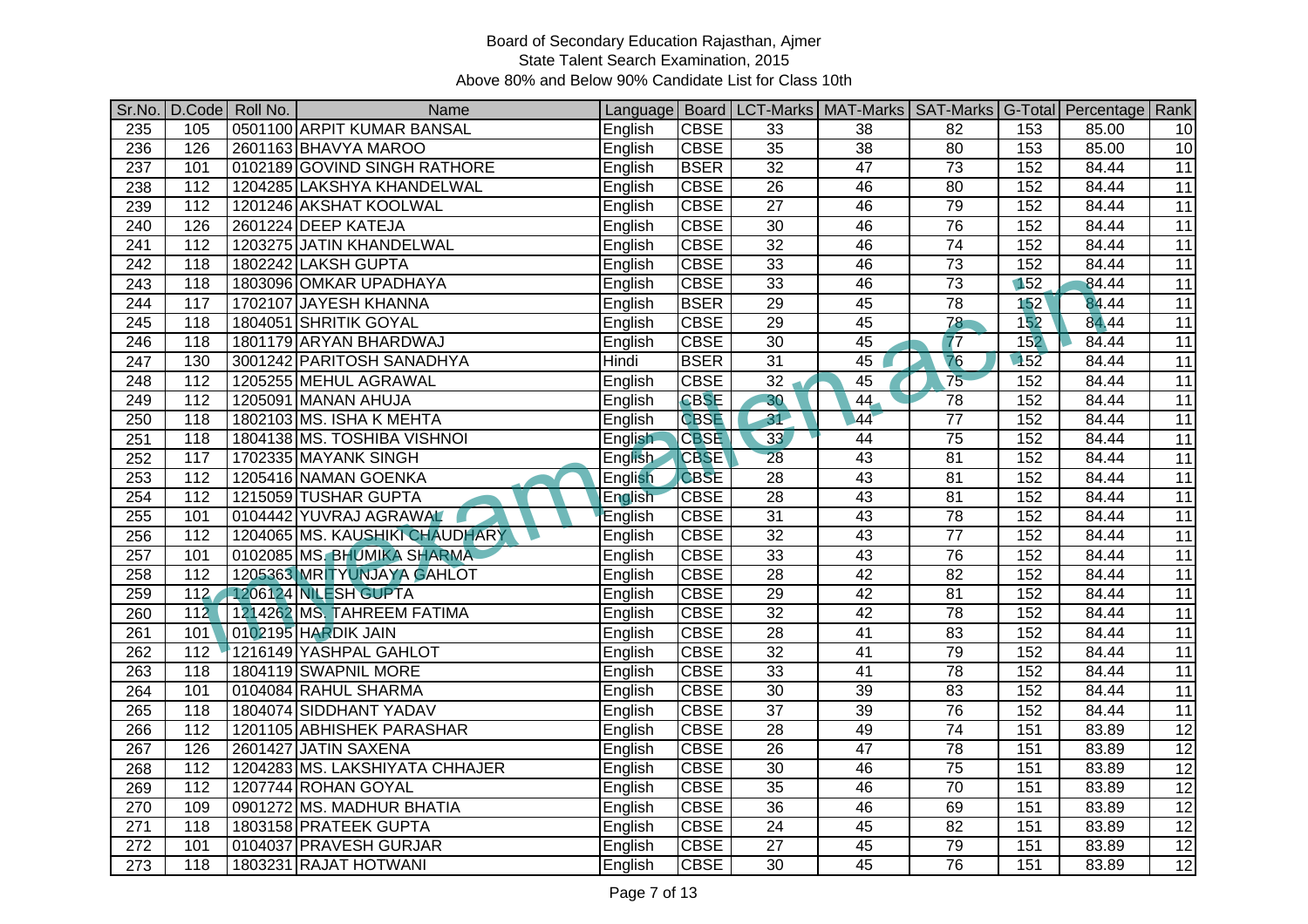| Sr.No.           |                  | D.Code Roll No. | Name                                 |                |             |                 |                 |                 |        | Language   Board   LCT-Marks   MAT-Marks   SAT-Marks   G-Total   Percentage   Rank |                 |
|------------------|------------------|-----------------|--------------------------------------|----------------|-------------|-----------------|-----------------|-----------------|--------|------------------------------------------------------------------------------------|-----------------|
| 274              | 112              |                 | 1201373 ANIRUDH GUPTA                | English        | <b>CBSE</b> | 31              | 45              | 75              | 151    | 83.89                                                                              | 12              |
| $\overline{275}$ | $\overline{118}$ |                 | 1801289 DEVESH SINGH                 | English        | <b>CBSE</b> | $\overline{32}$ | 45              | 74              | 151    | 83.89                                                                              | $\overline{12}$ |
| 276              | 118              |                 | 1803160 PRATEEK MAHESHWARI           | English        | <b>CBSE</b> | $\overline{26}$ | 44              | $\overline{81}$ | 151    | 83.89                                                                              | 12              |
| $\overline{277}$ | 112              | 1202131 AVI     |                                      | English        | <b>CBSE</b> | 28              | 44              | 79              | 151    | 83.89                                                                              | $\overline{12}$ |
| 278              | 109              |                 | 0901191 MS. ISHA                     | English        | <b>CBSE</b> | $\overline{32}$ | 44              | $\overline{75}$ | 151    | 83.89                                                                              | 12              |
| 279              | $\overline{118}$ |                 | 1801185 ASAV BADERA                  | English        | <b>CBSE</b> | $\overline{32}$ | 44              | 75              | 151    | 83.89                                                                              | $\overline{12}$ |
| 280              | $\overline{118}$ |                 | 1802298 MD DANISH ALAM               | English        | <b>CBSE</b> | $\overline{31}$ | 43              | $\overline{77}$ | 151    | 83.89                                                                              | $\overline{12}$ |
| 281              | 101              |                 | 0104265 SIDDHARTH JAIN               | English        | <b>CBSE</b> | $\overline{28}$ | 42              | $\overline{81}$ | 151    | 83.89                                                                              | $\overline{12}$ |
| 282              | 118              |                 | 1803146 PRANAV RAJVANSHI             | English        | <b>CBSE</b> | $\overline{28}$ | 42              | 81              | 151    | 83.89                                                                              | $\overline{12}$ |
| 283              | 126              |                 | 2604085 RISHABH JAIN                 | English        | <b>CBSE</b> | 29              | 42              | 80              | 151    | 83.89                                                                              | $\overline{12}$ |
| 284              | $\overline{112}$ |                 | 1201546 MS. ANUSKHA JAIMAN           | English        | <b>CBSE</b> | 30              | 42              | 79              | 151    | 83.89                                                                              | 12              |
| 285              | 118              |                 | 1801160 MS. ANVIKSHA SHARMA          | English        | <b>CBSE</b> | 30              | 41              | 80              | 151    | 83.89                                                                              | 12              |
| 286              | 101              |                 | 0101039 ADITYA GOYAL                 | English        | <b>CBSE</b> | $\overline{30}$ | $\overline{41}$ | $\overline{80}$ | $-151$ | 83.89                                                                              | 12              |
| 287              | 118              |                 | 1802233 KUMAR YASHASVI               | English        | <b>CBSE</b> | 32              | 41              | $\overline{78}$ | 151    | 83.89                                                                              | $\overline{12}$ |
| 288              | 112              |                 | 1201525 ANURAG SINGH                 | English        | <b>CBSE</b> | 32              | 41              | 78              | 151    | 83.89                                                                              | 12              |
| 289              | $\overline{112}$ |                 | 1202454 DHRUV TYAGI                  | English        | <b>CBSE</b> | 34              | 41              | 76              | 151    | 83.89                                                                              | $\overline{12}$ |
| 290              | 117              |                 | 1703122 MS. PARIKALPANA SWAMI        | English        | <b>BSER</b> | 34              | 41              | 76              | 151    | 83.89                                                                              | 12              |
| 291              | 112              |                 | 1201199 AJAY SINGH GAUR              | <b>English</b> | <b>CBSE</b> | 34              | 40              | $\overline{77}$ | 151    | 83.89                                                                              | $\overline{12}$ |
| 292              | 117              |                 | 1703098 MS. NISHA VISHNOI            | English        | <b>CBSE</b> | $\overline{32}$ | 39              | 80              | 151    | 83.89                                                                              | 12              |
| 293              | 112              |                 | 1205388 MS. MUSKAN AGARWAL           | English        | <b>CBSE</b> | $\overline{27}$ | 38              | 86              | 151    | 83.89                                                                              | $\overline{12}$ |
| 294              | 118              |                 | 1801021 ABHIJEET SINGH CHAUHAN       | English        | <b>BSER</b> | 31              | 38              | 82              | 151    | 83.89                                                                              | $\overline{12}$ |
| 295              | 117              |                 | 1703077 NIKHIL YADAV                 | English        | <b>CBSE</b> | 32              | 38              | $\overline{81}$ | 151    | 83.89                                                                              | $\overline{12}$ |
| 296              | 112              |                 | 1208073 SATVIK RAJ GUPTA             | English        | <b>CBSE</b> | $\overline{23}$ | $\overline{48}$ | 79              | 150    | 83.33                                                                              | 13              |
| 297              | 126              |                 | 2602104 MS. MANSUHRI JAIN            | English        | <b>CBSE</b> | 29              | 47              | 74              | 150    | 83.33                                                                              | $\overline{13}$ |
| 298              | 106              |                 | 0601134 DEEPAK SUTHAR                | English        | <b>CBSE</b> | $\overline{27}$ | 46              | $\overline{77}$ | 150    | 83.33                                                                              | 13              |
| 299              | 126              |                 | 2605037 SHALIN JAIN                  | English        | <b>CBSE</b> | 31              | 46              | $\overline{73}$ | 150    | 83.33                                                                              | 13              |
| 300              | 112              |                 | 1208077 MS. SAUBHAGYA KAKKAR         | English        | <b>CBSE</b> | 33              | 46              | $\overline{71}$ | 150    | 83.33                                                                              | 13              |
| 301              | 112              |                 | 1202402 DEVANSHU GUPTA               | English        | <b>CBSE</b> | $\overline{27}$ | 45              | 78              | 150    | 83.33                                                                              | $\overline{13}$ |
| 302              | 101              |                 | 0102014 ANSHUMAN SINGH BAIS          | English        | <b>CBSE</b> | $\overline{27}$ | 45              | $\overline{78}$ | 150    | 83.33                                                                              | 13              |
| 303              | 112              |                 | 1208195 SHIVANSH JAIN                | English        | <b>CBSE</b> | $\overline{28}$ | 45              | $\overline{77}$ | 150    | 83.33                                                                              | 13              |
| 304              | $\overline{118}$ |                 | 1804114 SUURYABH GOSWAMI             | English        | <b>CBSE</b> | 29              | 45              | 76              | 150    | 83.33                                                                              | 13              |
| 305              | 118              |                 | 1801263 DAKSH YADAV                  | English        | <b>CBSE</b> | 33              | 45              | $\overline{72}$ | 150    | 83.33                                                                              | $\overline{13}$ |
| 306              | 112              |                 | 1201298 AMAN MITTAL                  | English        | <b>CBSE</b> | $\overline{26}$ | 44              | 80              | 150    | 83.33                                                                              | 13              |
| 307              | 101              |                 | 0102070 BHANU PRATAP SINGH SHEKHAWAT | English        | <b>CBSE</b> | 29              | 44              | $\overline{77}$ | 150    | 83.33                                                                              | 13              |
| 308              | 126              |                 | 2601011 ABHIK MEHTA                  | English        | <b>CBSE</b> | $\overline{32}$ | 44              | 74              | 150    | 83.33                                                                              | $\overline{13}$ |
| 309              | 112              |                 | 1204224 KSHITIZ GUPTA                | English        | <b>CBSE</b> | $\overline{28}$ | 43              | 79              | 150    | 83.33                                                                              | $\overline{13}$ |
| 310              | 118              |                 | 1802307 MEHUL GOYAL                  | English        | <b>CBSE</b> | 29              | 43              | 78              | 150    | 83.33                                                                              | 13              |
| 311              | 112              |                 | 1201032 AARYAN SAHARAN               | English        | <b>BSER</b> | 32              | 43              | 75              | 150    | 83.33                                                                              | $\overline{13}$ |
| 312              | 128              |                 | 2801152 DEVESH PAREEK                | English        | <b>CBSE</b> | $\overline{32}$ | 43              | 75              | 150    | 83.33                                                                              | 13              |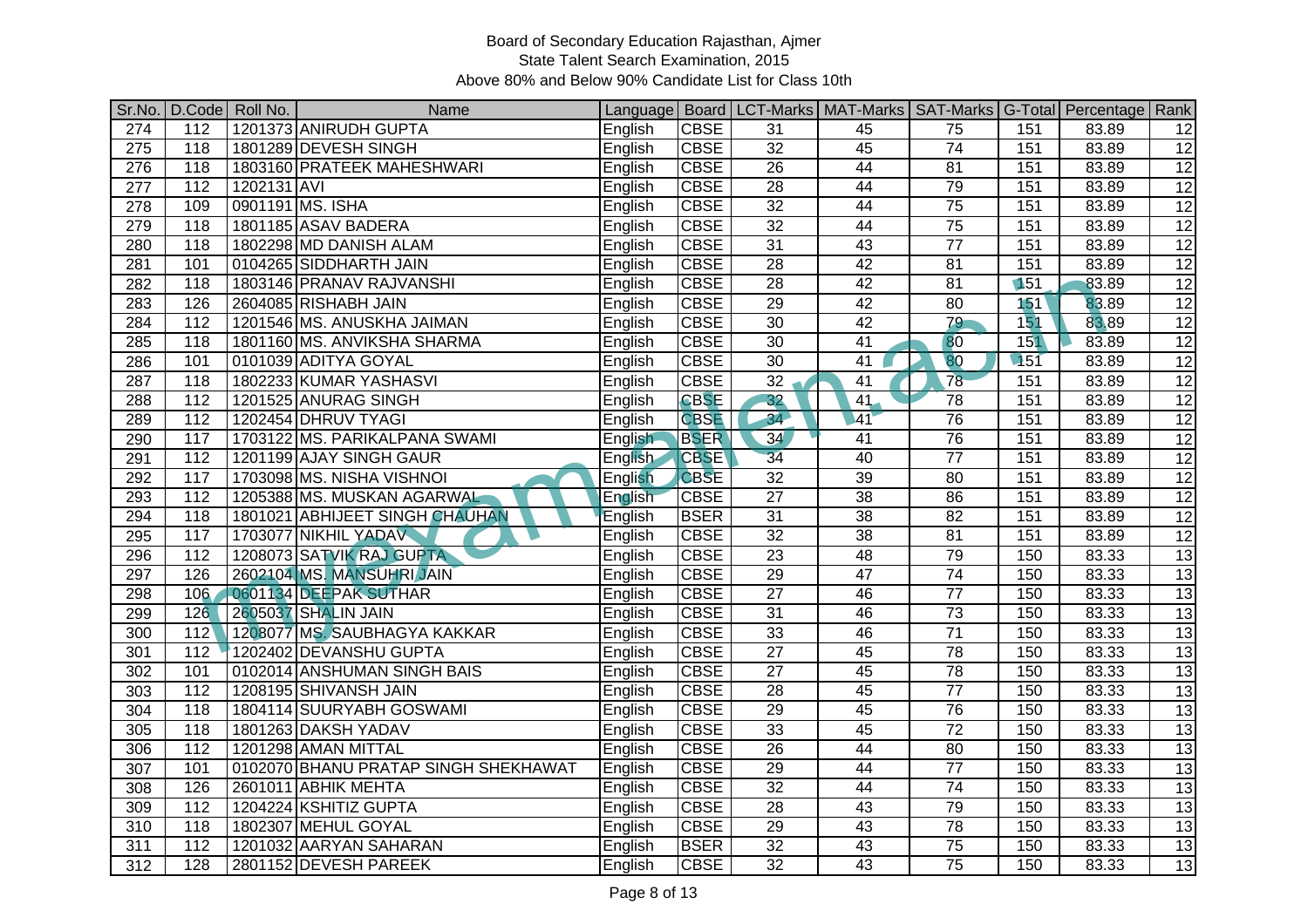| Sr.No.           |                  | D.Code Roll No. | Name                           |                |             |                 | Language   Board   LCT-Marks   MAT-Marks   SAT-Marks   G-Total   Percentage   Rank |                 |     |       |    |
|------------------|------------------|-----------------|--------------------------------|----------------|-------------|-----------------|------------------------------------------------------------------------------------|-----------------|-----|-------|----|
| 313              | 118              |                 | 1804016 SHASHANK GOYAL         | English        | <b>BSER</b> | 33              | 43                                                                                 | 74              | 150 | 83.33 | 13 |
| 314              | 109              |                 | 0901174 HARSHIT GUPTA          | English        | <b>CBSE</b> | 29              | 42                                                                                 | 79              | 150 | 83.33 | 13 |
| 315              | 112              |                 | 1207739 MS. RIYA SINGH         | English        | <b>CBSE</b> | 30              | 42                                                                                 | 78              | 150 | 83.33 | 13 |
| 316              | $\overline{112}$ |                 | 1201129 ADEEB ABBAS            | English        | <b>CBSE</b> | $\overline{30}$ | 42                                                                                 | 78              | 150 | 83.33 | 13 |
| $\overline{317}$ | 126              |                 | 2602286 PRANJAL SONI           | English        | <b>CBSE</b> | 32              | 42                                                                                 | 76              | 150 | 83.33 | 13 |
| 318              | 124              |                 | 2401115 DAKSH JASUJA           | English        | <b>CBSE</b> | 33              | 42                                                                                 | 75              | 150 | 83.33 | 13 |
| 319              | 101              |                 | 0103303 NITENDRA AGARWAL       | English        | <b>CBSE</b> | 34              | 42                                                                                 | 74              | 150 | 83.33 | 13 |
| 320              | 118              |                 | 1803366 SATKAR JAIN            | English        | <b>CBSE</b> | $\overline{30}$ | $\overline{41}$                                                                    | 79              | 150 | 83.33 | 13 |
| 321              | 126              |                 | 2601373 MS. HIMANSHI BHAMBHANI | English        | <b>CBSE</b> | $\overline{36}$ | 40                                                                                 | 74              | 150 | 83.33 | 13 |
| 322              | 118              |                 | 1803140 PRAKSHAL JAIN          | English        | <b>CBSE</b> | $\overline{27}$ | 48                                                                                 | 74              | 149 | 82.78 | 14 |
| 323              | 112              |                 | 1207289 PRATEEK SHAH           | English        | <b>CBSE</b> | $\overline{22}$ | 47                                                                                 | 80              | 149 | 82.78 | 14 |
| 324              | 112              |                 | 1205421 NAMAN SHARMA           | English        | <b>CBSE</b> | 25              | 46                                                                                 | 78              | 149 | 82.78 | 14 |
| 325              | 126              |                 | 2602034 MS. KRITI KOTHARI      | English        | <b>CBSE</b> | $\overline{27}$ | 46                                                                                 | $\overline{76}$ | 149 | 82.78 | 14 |
| 326              | $\overline{112}$ |                 | 1215100 UTKARSH GUPTA          | English        | <b>CBSE</b> | 30              | 46                                                                                 | $\overline{73}$ | 149 | 82.78 | 14 |
| 327              | $\frac{11}{2}$   |                 | 1207273 PRANSHUL GARG          | English        | <b>CBSE</b> | 25              | 44                                                                                 | 80              | 149 | 82.78 | 14 |
| 328              | 112              |                 | 1207883 SANCHIT GARG           | English        | <b>CBSE</b> | 26              | 44                                                                                 | 79              | 149 | 82.78 | 14 |
| 329              | 118              |                 | 1803210 RAGHAV KABRA           | English        | <b>CBSE</b> | 27              | 44                                                                                 | 78              | 149 | 82.78 | 14 |
| 330              | 118              |                 | 1801166 ARJUN SHARMA           | <b>English</b> | <b>CBSE</b> | $\overline{29}$ | 44                                                                                 | 76              | 149 | 82.78 | 14 |
| 331              | 101              |                 | 0101065 AKSHAY YADAV           | English        | <b>CBSE</b> | 30              | 44                                                                                 | $\overline{75}$ | 149 | 82.78 | 14 |
| 332              | 112              |                 | 1202383 MS. DESHANKI SINGHAL   | English        | <b>CBSE</b> | $\overline{31}$ | 44                                                                                 | $\overline{74}$ | 149 | 82.78 | 14 |
| 333              | 102              |                 | 0203353 SACHIN ARYA            | English        | <b>CBSE</b> | 25              | 43                                                                                 | 81              | 149 | 82.78 | 14 |
| 334              | 106              |                 | 0601326 PALKESH ASAWA          | English        | <b>CBSE</b> | $\overline{27}$ | 43                                                                                 | 79              | 149 | 82.78 | 14 |
| 335              | 101              |                 | 0101061 AKSHAT SHARDA          | English        | <b>CBSE</b> | $\overline{28}$ | 43                                                                                 | $\overline{78}$ | 149 | 82.78 | 14 |
| 336              | 126              |                 | 2601465 KARTHIKEY SAXENA       | English        | <b>CBSE</b> | 32              | 43                                                                                 | 74              | 149 | 82.78 | 14 |
| 337              | 118              |                 | 1803339 SAMEER JAIN            | English        | <b>CBSE</b> | 35              | 43                                                                                 | $\overline{71}$ | 149 | 82.78 | 14 |
| 338              | 118              |                 | 1802186 KESHAV KISHOR          | English        | <b>CBSE</b> | 28              | 42                                                                                 | 79              | 149 | 82.78 | 14 |
| 339              | 112              |                 | 1202039 ARSH GUPTA             | English        | <b>CBSE</b> | $\overline{31}$ | 42                                                                                 | 76              | 149 | 82.78 | 14 |
| 340              | 118              |                 | 1803317 MS. RUPAL YADAV        | English        | <b>CBSE</b> | 31              | 42                                                                                 | 76              | 149 | 82.78 | 14 |
| 341              | 118              |                 | 1802116 MS. ITISHA JAIN        | English        | <b>CBSE</b> | 34              | 42                                                                                 | $\overline{73}$ | 149 | 82.78 | 14 |
| 342              | 112              |                 | 1201352 ANANYA SARASWAT        | English        | <b>CBSE</b> | 29              | 40                                                                                 | 80              | 149 | 82.78 | 14 |
| 343              | 101              |                 | 0103098 KESHAV SINGHAL         | English        | <b>CBSE</b> | 29              | 40                                                                                 | 80              | 149 | 82.78 | 14 |
| 344              | 118              |                 | 1801141 ANSHUL SOMVANSHI       | English        | <b>CBSE</b> | 30              | 40                                                                                 | 79              | 149 | 82.78 | 14 |
| 345              | 112              |                 | 1203158 HIMANSHU GOYAL         | English        | <b>CBSE</b> | $\overline{31}$ | 39                                                                                 | 79              | 149 | 82.78 | 14 |
| 346              | 126              |                 | 2602222 NIMISH NAHAR           | English        | <b>CBSE</b> | $\overline{27}$ | $\overline{38}$                                                                    | $\overline{84}$ | 149 | 82.78 | 14 |
| $\frac{1}{347}$  | $\overline{112}$ |                 | 1215026 TARANDEEP SINGH        | English        | <b>CBSE</b> | 31              | 38                                                                                 | 80              | 149 | 82.78 | 14 |
| 348              | 117              |                 | 1707187 TANAY ANAND            | English        | <b>CBSE</b> | 36              | $\overline{37}$                                                                    | 76              | 149 | 82.78 | 14 |
| 349              | 107              |                 | 0704133 SAURABH MISHRA         | English        | <b>CBSE</b> | 33              | $\overline{35}$                                                                    | 81              | 149 | 82.78 | 14 |
| 350              | 115              |                 | 1503093 MS. JAYATI SHRIVASTAVA | English        | <b>CBSE</b> | 36              | 30                                                                                 | 83              | 149 | 82.78 | 14 |
| 351              | 117              |                 | 1707278 YASH BHANDARI          | English        | <b>CBSE</b> | 26              | 48                                                                                 | $\overline{74}$ | 148 | 82.22 | 15 |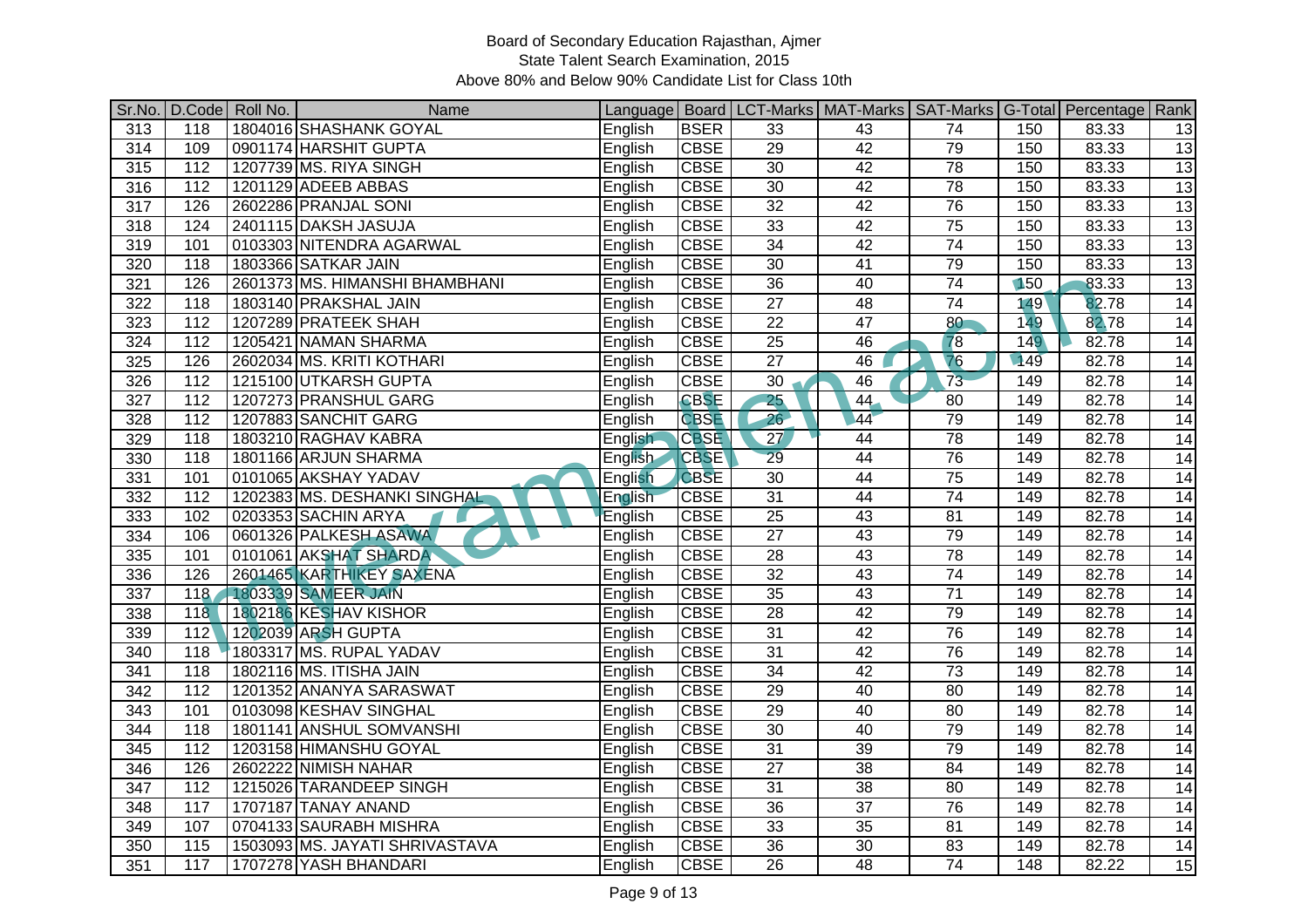| Sr.No.           |                  | D.Code Roll No. | Name                         |                |             |                 | Language   Board   LCT-Marks   MAT-Marks   SAT-Marks   G-Total   Percentage   Rank |                 |                  |       |                 |
|------------------|------------------|-----------------|------------------------------|----------------|-------------|-----------------|------------------------------------------------------------------------------------|-----------------|------------------|-------|-----------------|
| 352              | 118              |                 | 1802051 HARDIK KHANDELWAL    | English        | <b>CBSE</b> | 31              | 48                                                                                 | 69              | 148              | 82.22 | 15              |
| $\frac{1}{353}$  | 118              |                 | 1804195 VIKAS CHOUDHARY      | English        | <b>CBSE</b> | $\overline{26}$ | 47                                                                                 | 75              | 148              | 82.22 | 15              |
| 354              | 112              |                 | 1216132 YASH KHATRI          | English        | <b>CBSE</b> | 28              | 46                                                                                 | 74              | 148              | 82.22 | 15              |
| 355              | 109              |                 | 0903007 OM PRAKASH GURJAR    | English        | <b>CBSE</b> | 29              | 46                                                                                 | $\overline{73}$ | $\overline{148}$ | 82.22 | $\overline{15}$ |
| 356              | 112              |                 | 1201250 AKSHAT PURI          | English        | <b>CBSE</b> | $\overline{29}$ | 46                                                                                 | 73              | 148              | 82.22 | $\overline{15}$ |
| 357              | 112              |                 | 1207847 MS. SAKSHI KALYANI   | English        | <b>CBSE</b> | $\overline{32}$ | 46                                                                                 | 70              | 148              | 82.22 | 15              |
| 358              | 112              |                 | 1215121 MS. VANSHIKA ARORA   | English        | <b>CBSE</b> | $\overline{27}$ | 45                                                                                 | 76              | 148              | 82.22 | $\overline{15}$ |
| 359              | 101              |                 | 0103281 NIHARIKA MATHUR      | English        | <b>CBSE</b> | 29              | 45                                                                                 | $\overline{74}$ | 148              | 82.22 | 15              |
| 360              | 118              |                 | 1803044 NAVEEN KEWLANI       | English        | <b>CBSE</b> | $\overline{31}$ | 45                                                                                 | $\overline{72}$ | 148              | 82.22 | $\overline{15}$ |
| 361              | $\overline{112}$ |                 | 1206008 NARPANJAY GUPTA      | English        | <b>CBSE</b> | $\overline{32}$ | 45                                                                                 | $\overline{71}$ | 148              | 82.22 | 15              |
| 362              | $\overline{112}$ |                 | 1207511 RAHUL SINGH          | English        | <b>CBSE</b> | $\overline{20}$ | 44                                                                                 | 84              | 148              | 82.22 | 15              |
| 363              | 112              |                 | 1207263 PRANAV GAUR          | English        | <b>CBSE</b> | 26              | 44                                                                                 | 78              | 148              | 82.22 | 15              |
| 364              | 126              |                 | 2602039 KSHITIJ SURANA       | English        | <b>CBSE</b> | $\overline{30}$ | 44                                                                                 | $\overline{74}$ | 148              | 82.22 | 15              |
| 365              | 126              |                 | 2604131 RUDRAKSH JAIN        | English        | <b>CBSE</b> | 31              | 44                                                                                 | $\overline{73}$ | 148              | 82.22 | 15              |
| 366              | 126              |                 | 2605056 SHIRSH GUPTA         | English        | <b>CBSE</b> | 35              | 44                                                                                 | 69              | 148              | 82.22 | 15              |
| 367              | 118              |                 | 1801211 AYUSH KUMAR          | English        | <b>CBSE</b> | 28              | 43                                                                                 | $\overline{77}$ | 148              | 82.22 | $\overline{15}$ |
| 368              | $\overline{118}$ |                 | 1803329 SAKSHAM MEHTA        | English        | <b>CBSE</b> | 28              | 43                                                                                 | $\overline{77}$ | 148              | 82.22 | $\overline{15}$ |
| 369              | 118              |                 | 1802317 MOHD. YASIR KHAN     | <b>English</b> | <b>CBSE</b> | $\overline{29}$ | 43                                                                                 | 76              | 148              | 82.22 | $\overline{15}$ |
| 370              | 112              |                 | 1215017 MS. TANYA SINGH      | English        | <b>CBSE</b> | 34              | 43                                                                                 | $\overline{71}$ | 148              | 82.22 | 15              |
| 371              | 118              |                 | 1802325 MOHIT MEHTA          | English        | <b>CBSE</b> | $\overline{27}$ | 42                                                                                 | 79              | 148              | 82.22 | 15              |
| $\overline{372}$ | 118              |                 | 1802156 KANAK GUPTA          | English        | <b>CBSE</b> | 32              | 42                                                                                 | 74              | 148              | 82.22 | 15              |
| 373              | 112              |                 | 1215084 MS. UMAYMA KHAN      | English        | <b>CBSE</b> | 32              | $\overline{42}$                                                                    | $\overline{74}$ | 148              | 82.22 | 15              |
| 374              | 105              |                 | 0502240 MANISH KUMAR         | English        | <b>CBSE</b> | $\overline{27}$ | 41                                                                                 | 80              | 148              | 82.22 | 15              |
| $\frac{1}{375}$  | 101              |                 | 0104416 YASH JAIN            | English        | <b>CBSE</b> | $\overline{28}$ | 41                                                                                 | 79              | $\overline{148}$ | 82.22 | $\overline{15}$ |
| 376              | 112              |                 | 1201471 ANKUR GODARA         | English        | <b>CBSE</b> | 32              | 41                                                                                 | 75              | 148              | 82.22 | $\overline{15}$ |
| $\overline{377}$ | 117              |                 | 1701068 MS. ANSHUL VASHISTHA | English        | <b>CBSE</b> | 33              | $\overline{41}$                                                                    | 74              | 148              | 82.22 | 15              |
| 378              | 117              |                 | 1707031 MS. SALONI MANGAL    | English        | <b>CBSE</b> | $\overline{35}$ | 40                                                                                 | 73              | 148              | 82.22 | 15              |
| 379              | 117              |                 | 1703228 RAHUL BISSA          | English        | <b>CBSE</b> | 26              | 39                                                                                 | 83              | 148              | 82.22 | 15              |
| 380              | 126              |                 | 2602112 MAYANK AGRAWAL       | English        | <b>CBSE</b> | 28              | 39                                                                                 | $\overline{81}$ | 148              | 82.22 | 15              |
| 381              | 126              |                 | 2605149 TRIYAN PAL ARORA     | English        | <b>CBSE</b> | $\overline{36}$ | 39                                                                                 | $\overline{73}$ | 148              | 82.22 | 15              |
| 382              | 101              |                 | 0102026 MS. ANUSHKA JOSHI    | English        | <b>CBSE</b> | 30              | 36                                                                                 | 82              | 148              | 82.22 | $\overline{15}$ |
| 383              | $\overline{112}$ |                 | 1205260 MILAN JAIN           | English        | <b>CBSE</b> | 33              | $\overline{36}$                                                                    | 79              | 148              | 82.22 | 15              |
| 384              | 118              |                 | 1801018 ABHAS JAIN           | English        | <b>CBSE</b> | 31              | $\overline{35}$                                                                    | $\overline{82}$ | 148              | 82.22 | $\overline{15}$ |
| 385              | $\overline{1}12$ |                 | 1202077 ARYAN SOMANI         | English        | <b>CBSE</b> | 31              | 47                                                                                 | 69              | 147              | 81.67 | 16              |
| 386              | $\overline{112}$ |                 | 1201349 MS. ANANYA JAIN      | English        | <b>CBSE</b> | 32              | 46                                                                                 | 69              | 147              | 81.67 | 16              |
| 387              | 118              |                 | 1801210 AYUSH GOCHAR         | English        | <b>CBSE</b> | $\overline{23}$ | 45                                                                                 | 79              | 147              | 81.67 | 16              |
| 388              | 112              |                 | 1202033 ARPIT AGARWAL        | English        | <b>CBSE</b> | $\overline{24}$ | 45                                                                                 | $\overline{78}$ | 147              | 81.67 | 16              |
| 389              | 118              |                 | 1802173 KARTIKEYA GUPTA      | English        | <b>CBSE</b> | 26              | 45                                                                                 | 76              | 147              | 81.67 | 16              |
| 390              | 112              |                 | 1216137 YASH RAJ SINGH       | English        | <b>CBSE</b> | $\overline{27}$ | 45                                                                                 | 75              | 147              | 81.67 | 16              |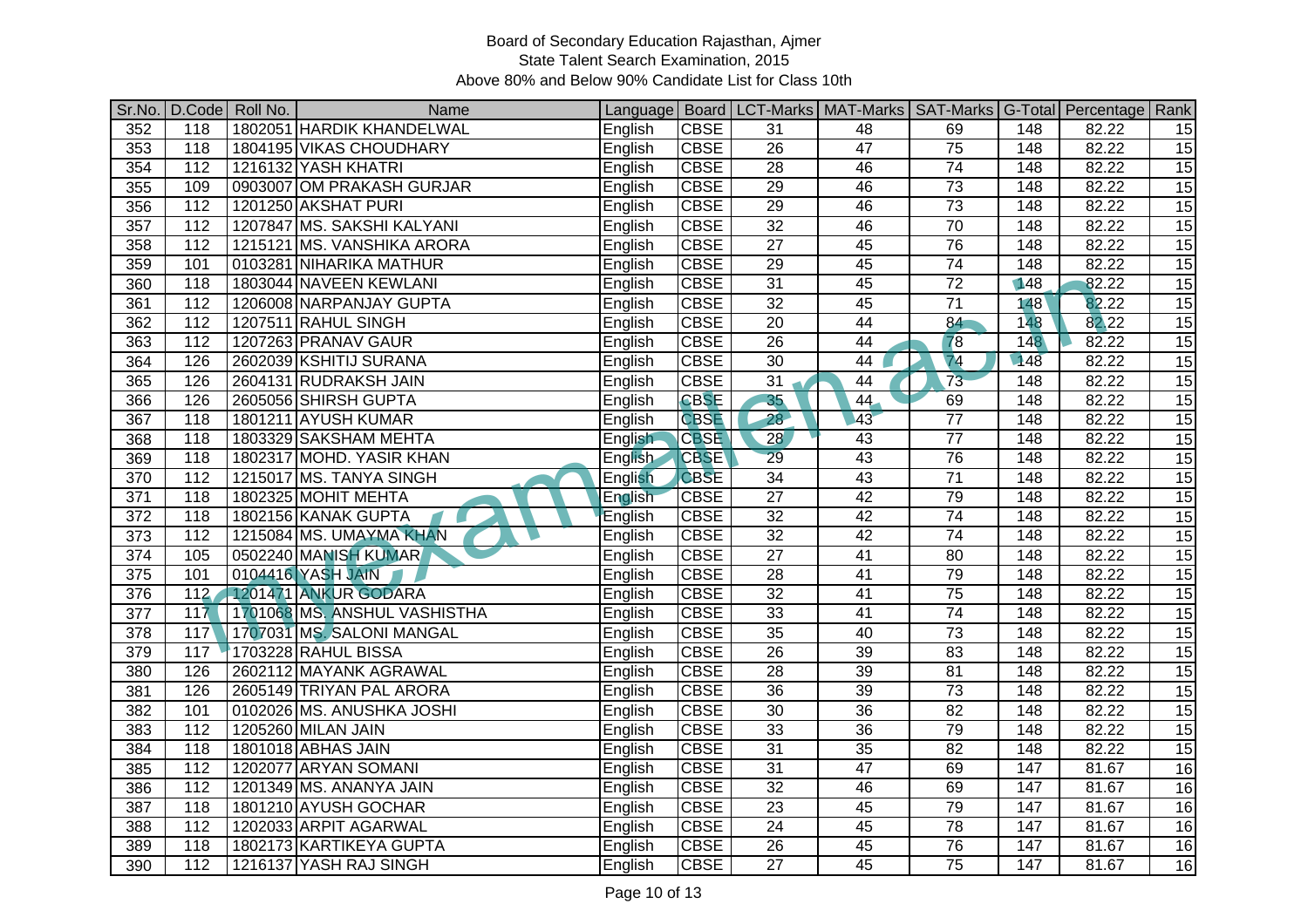| Sr.No. | D.Code   Roll No. | Name                              |                |                   |                 | Language   Board   LCT-Marks   MAT-Marks   SAT-Marks   G-Total   Percentage   Rank |                          |                  |       |                 |
|--------|-------------------|-----------------------------------|----------------|-------------------|-----------------|------------------------------------------------------------------------------------|--------------------------|------------------|-------|-----------------|
| 391    | 118               | 1801034 ABHISHEK SAGAR            | English        | <b>CBSE</b>       | 29              | 45                                                                                 | 73                       | 147              | 81.67 | 16              |
| 392    | $\frac{11}{2}$    | 1202147 AYUSH JAIN                | English        | <b>CBSE</b>       | 33              | 45                                                                                 | 69                       | 147              | 81.67 | 16              |
| 393    | $\overline{118}$  | 1801227 BHAVYA JAIN               | English        | <b>CBSE</b>       | 30              | 44                                                                                 | 73                       | $\overline{147}$ | 81.67 | 16              |
| 394    | 126               | 2601208 CHIRAG JAIN               | English        | <b>CBSE</b>       | 31              | 44                                                                                 | $\overline{72}$          | 147              | 81.67 | 16              |
| 395    | 118               | 1803342 SAMYAK JAIN               | English        | <b>CBSE</b>       | 32              | $\overline{44}$                                                                    | $\overline{71}$          | 147              | 81.67 | 16              |
| 396    | $\frac{112}{2}$   | 1205107 MANISH AGARWAL            | English        | <b>CBSE</b>       | 28              | 43                                                                                 | 76                       | 147              | 81.67 | 16              |
| 397    | $\overline{112}$  | 1208120 MS. SHAILEE SATVIKI SABOO | English        | <b>CBSE</b>       | 29              | 43                                                                                 | $\overline{75}$          | 147              | 81.67 | 16              |
| 398    | $\frac{112}{2}$   | 1202218 MS. BHAVIKA TAMBI         | English        | <b>CBSE</b>       | 29              | 43                                                                                 | $\overline{75}$          | 147              | 81.67 | $\overline{16}$ |
| 399    | $\frac{11}{2}$    | 1207710 RITIK SHARMA              | English        | <b>BSER</b>       | $\overline{33}$ | $\overline{43}$                                                                    | $\overline{71}$          | 147              | 81.67 | 16              |
| 400    | 109               | 0901018 ADITYA ROSHAN PATRO       | English        | <b>CBSE</b>       | $\overline{27}$ | 42                                                                                 | 78                       | 147              | 81.67 | 16              |
| 401    | 118               | 1801123 ANKIT ROHIDAS PATIL       | English        | <b>CBSE</b>       | $\overline{28}$ | 42                                                                                 | $\overline{\mathcal{U}}$ | 147              | 81.67 | 16              |
| 402    | 117               | 1707111 MS. SIMLI BANERJEE        | English        | <b>CBSE</b>       | 30              | 42                                                                                 | 75                       | 147              | 81.67 | 16              |
| 403    | 109               | 0901251 MS. KRITI PANCHAL         | English        | <b>CBSE</b>       | 30              | 41                                                                                 | 76                       | 147              | 81.67 | 16              |
| 404    | 112               | 1207043 MS. OJASWINI MANDHAN      | English        | <b>CBSE</b>       | 31              | 41                                                                                 | 75                       | 147              | 81.67 | 16              |
| 405    | $\frac{11}{2}$    | 1216187 MS. YOJANA GUPTA          | English        | <b>CBSE</b>       | 36              | 41                                                                                 | $\overline{70}$          | 147              | 81.67 | 16              |
| 406    | 101               | 0102106 DEEPAK AGARWAL            | English        | <b>CBSE</b>       | 26              | 40                                                                                 | 81                       | 147              | 81.67 | 16              |
| 407    | 112               | 1203124 MS. HEMAKSHI MANCHANDANIA | English        | <b>CBSE</b>       | 31              | 40                                                                                 | 76                       | 147              | 81.67 | $\overline{16}$ |
| 408    | 126               | 2601108 MS. ARYA KUMARI           | <b>English</b> | CBSE <sup>V</sup> | 32              | 40                                                                                 | $\overline{75}$          | 147              | 81.67 | 16              |
| 409    | 112               | <b>1205227 MAYANK RAJ</b>         | English        | <b>CBSE</b>       | 30              | 39                                                                                 | 78                       | 147              | 81.67 | 16              |
| 410    | 112               | 1201051 AAYUSH JAIN               | English        | <b>CBSE</b>       | 31              | 39                                                                                 | $\overline{77}$          | 147              | 81.67 | 16              |
| 411    | 118               | 1804022 SHASHWAT TRIPATH          | English        | <b>CBSE</b>       | 31              | 39                                                                                 | $\overline{77}$          | 147              | 81.67 | 16              |
| 412    | 124               | 2401191 HRITWIK GOKLANEY          | English        | <b>CBSE</b>       | 32              | $\overline{37}$                                                                    | 78                       | 147              | 81.67 | 16              |
| 413    | 105               | 0502149 KANISHK GOYAL             | English        | <b>CBSE</b>       | 35              | $\overline{37}$                                                                    | $\overline{75}$          | $\overline{147}$ | 81.67 | $\overline{16}$ |
| 414    | 118               | 1804127 TANMAY RATHI              | English        | <b>CBSE</b>       | 32              | 50                                                                                 | 64                       | 146              | 81.11 | $\overline{17}$ |
| 415    | 118               | 1803227 RAHUL SINGH               | English        | <b>CBSE</b>       | 29              | 48                                                                                 | 69                       | 146              | 81.11 | $\overline{17}$ |
| 416    | 118               | 1803046 NAVNEET KHANDELWAL        | English        | <b>CBSE</b>       | 29              | $\overline{47}$                                                                    | 70                       | 146              | 81.11 | 17              |
| 417    | 118               | 1804015 SHASHANK AGRAWAL          | English        | <b>CBSE</b>       | $\overline{25}$ | 46                                                                                 | $\overline{75}$          | 146              | 81.11 | $\overline{17}$ |
| 418    | $\overline{112}$  | 1201143 MS. ADITI SINGHAL         | English        | <b>CBSE</b>       | 29              | 46                                                                                 | $\overline{71}$          | 146              | 81.11 | $\overline{17}$ |
| 419    | 118               | 1802127 JATIN GUPTA               | English        | <b>CBSE</b>       | 29              | 46                                                                                 | $\overline{71}$          | 146              | 81.11 | $\overline{17}$ |
| 420    | 126               | 2601020 ADITYA NAWAL              | English        | <b>CBSE</b>       | 29              | 46                                                                                 | $\overline{71}$          | 146              | 81.11 | $\overline{17}$ |
| 421    | 126               | 2601023 ADITYA SINGHAL            | English        | <b>CBSE</b>       | 29              | 46                                                                                 | $\overline{71}$          | 146              | 81.11 | 17              |
| 422    | 126               | 2605131 SWAYAM BHARGAVA           | English        | <b>CBSE</b>       | $\overline{23}$ | 45                                                                                 | $\overline{78}$          | 146              | 81.11 | $\overline{17}$ |
| 423    | 126               | 2601175 BHOOMIK BHAMAWAT          | English        | <b>CBSE</b>       | $\overline{26}$ | 45                                                                                 | $\overline{75}$          | 146              | 81.11 | $\overline{17}$ |
| 424    | $\overline{118}$  | 1803116 MS. PARUL PARETA          | English        | <b>CBSE</b>       | $\overline{27}$ | 45                                                                                 | $\overline{74}$          | 146              | 81.11 | $\overline{17}$ |
| 425    | 112               | 1207745 ROHAN JASORIA             | English        | <b>CBSE</b>       | 28              | 45                                                                                 | 73                       | 146              | 81.11 | 17              |
| 426    | $\overline{112}$  | 1202223 BHAVYA GUPTA              | English        | <b>CBSE</b>       | $\overline{28}$ | $\overline{45}$                                                                    | $\overline{73}$          | 146              | 81.11 | $\overline{17}$ |
| 427    | 118               | 1804170 MS. VANSHIKA POONIA       | English        | <b>CBSE</b>       | 30              | 45                                                                                 | $\overline{71}$          | 146              | 81.11 | 17              |
| 428    | $\overline{118}$  | 1802241 LAISHRAM BENEDIKSON SINGH | English        | <b>CBSE</b>       | 30              | 45                                                                                 | $\overline{71}$          | 146              | 81.11 | $\overline{17}$ |
| 429    | 118               | 1803032 NAMAN ROY                 | English        | <b>CBSE</b>       | $\overline{21}$ | 44                                                                                 | 81                       | 146              | 81.11 | 17              |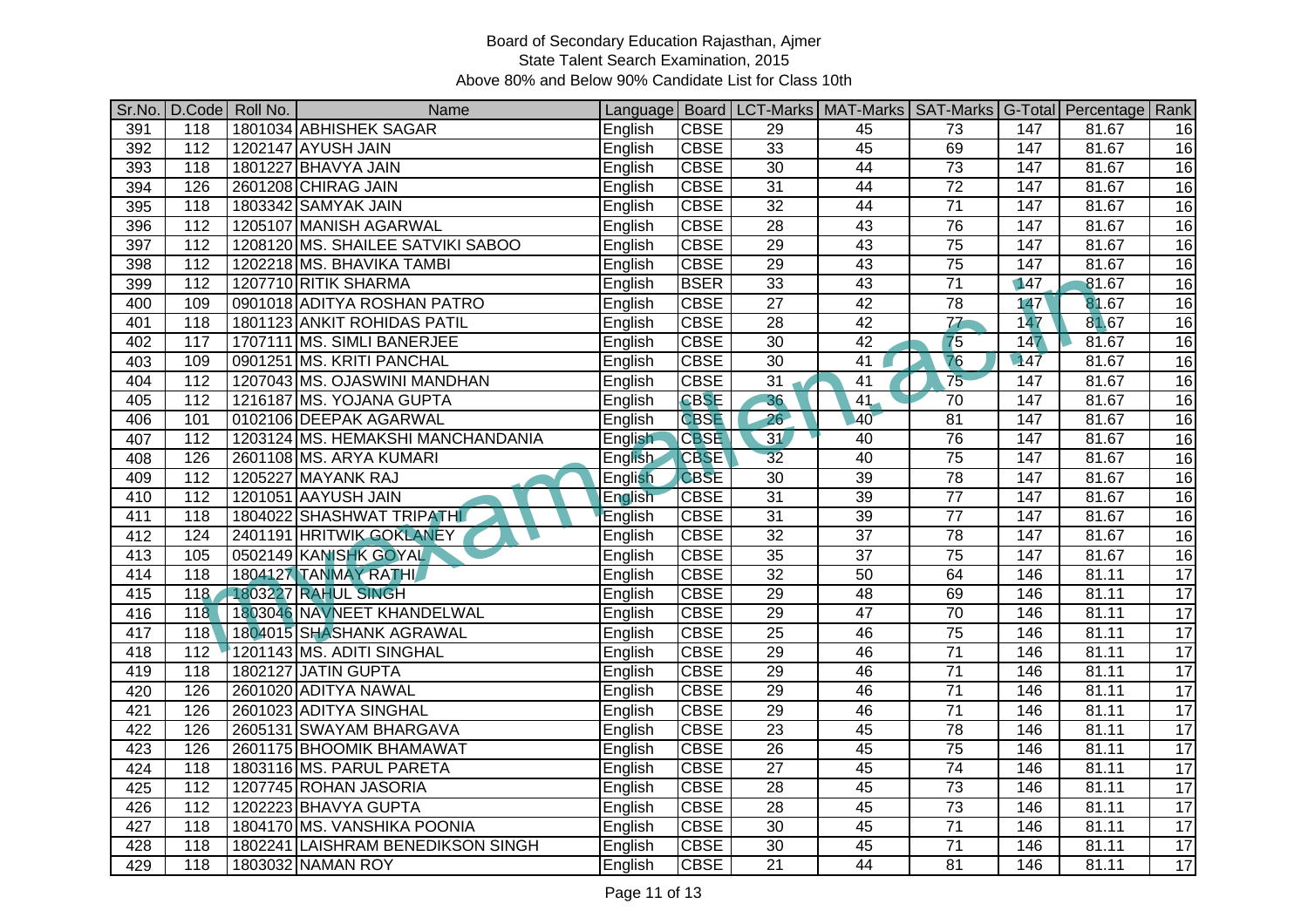| Sr.No. |                  | D.Code Roll No. | Name                            |                |             |                 | Language   Board   LCT-Marks   MAT-Marks   SAT-Marks   G-Total   Percentage   Rank |                          |     |       |                 |
|--------|------------------|-----------------|---------------------------------|----------------|-------------|-----------------|------------------------------------------------------------------------------------|--------------------------|-----|-------|-----------------|
| 430    | 112              |                 | 1202490 MS. DIPIKA GURTU        | Hindi          | <b>CBSE</b> | 26              | 44                                                                                 | 76                       | 146 | 81.11 | 17              |
| 431    | $\overline{117}$ |                 | 1703213 PULKIT MATHUR           | English        | <b>CBSE</b> | $\overline{26}$ | 44                                                                                 | 76                       | 146 | 81.11 | 17              |
| 432    | 112              |                 | 1216102 VISHRUT KUMAR           | English        | <b>CBSE</b> | 29              | 44                                                                                 | 73                       | 146 | 81.11 | 17              |
| 433    | 112              |                 | 1207582 RAKSHIT JOSHI           | English        | <b>CBSE</b> | 31              | 44                                                                                 | $\overline{71}$          | 146 | 81.11 | 17              |
| 434    | $\frac{112}{2}$  |                 | 1215013 TANVIN KALRA            | English        | <b>CBSE</b> | $\overline{25}$ | 43                                                                                 | $\overline{78}$          | 146 | 81.11 | $\overline{17}$ |
| 435    | 118              |                 | 1801016 MS. ABHA DUBEY          | English        | <b>CBSE</b> | 30              | 43                                                                                 | $\overline{73}$          | 146 | 81.11 | 17              |
| 436    | 112              |                 | 1214299 TANUL SHARMA            | English        | <b>CBSE</b> | 30              | 43                                                                                 | 73                       | 146 | 81.11 | $\overline{17}$ |
| 437    | 118              |                 | 1802001 MS. DRISHTI JAIN        | English        | <b>CBSE</b> | 30              | 43                                                                                 | $\overline{73}$          | 146 | 81.11 | 17              |
| 438    | 101              |                 | 0102060 ATISHAY JAIN            | English        | <b>CBSE</b> | $\overline{31}$ | 43                                                                                 | $\overline{72}$          | 146 | 81.11 | 17              |
| 439    | 126              |                 | 2601307 MS. GARGI PANDYA        | English        | <b>CBSE</b> | $\overline{34}$ | 43                                                                                 | 69                       | 146 | 81.11 | 17              |
| 440    | 117              |                 | 1701142 BHASKAR VYAS            | English        | <b>CBSE</b> | 27              | 42                                                                                 | $\overline{\mathcal{U}}$ | 146 | 81.11 | 17              |
| 441    | 118              |                 | 1801080 AKSHAY MEHTA            | English        | <b>CBSE</b> | 28              | 42                                                                                 | 76                       | 146 | 81.11 | 17              |
| 442    | $\overline{112}$ |                 | 1208164 SHIVAM CHOUDHARY        | English        | <b>CBSE</b> | 29              | 42                                                                                 | $\overline{75}$          | 146 | 81.11 | 17              |
| 443    | 109              |                 | 0901120 DANIEL DEY              | English        | <b>CBSE</b> | 29              | 42                                                                                 | 75                       | 146 | 81.11 | $\overline{17}$ |
| 444    | 118              |                 | 1802110 MS. ISHITA BHATNAGAR    | English        | <b>CBSE</b> | 30              | 42                                                                                 | $\overline{74}$          | 146 | 81.11 | $\overline{17}$ |
| 445    | 101              |                 | 0102012 ANSHUL SHARMA           | English        | <b>CBSE</b> | 30 <sup>2</sup> | 42                                                                                 | 74                       | 146 | 81.11 | 17              |
| 446    | 112              |                 | 1202026 ARNAV AHUJA             | English        | <b>CBSE</b> | $\overline{31}$ | 42                                                                                 | 73                       | 146 | 81.11 | $\overline{17}$ |
| 447    | 112              |                 | 1203043 GUNAMAY BHARADWAJ       | <b>English</b> | <b>CBSE</b> | $\overline{33}$ | 42                                                                                 | $\overline{71}$          | 146 | 81.11 | $\overline{17}$ |
| 448    | 121              |                 | 2102104 RAJAT BANSAL            | English        | <b>BSER</b> | 34              | 42                                                                                 | 70                       | 146 | 81.11 | 17              |
| 449    | 118              |                 | 1802199 MS. KHUSHI KHANDELWAL   | English        | <b>CBSE</b> | 34              | 42                                                                                 | 70                       | 146 | 81.11 | 17              |
| 450    | 106              |                 | 0601158 MS. DIXITA RAJ RANAWAT  | English        | <b>CBSE</b> | 26              | 41                                                                                 | 79                       | 146 | 81.11 | $\overline{17}$ |
| 451    | 101              |                 | 0103085 KARTIK AGARWAL          | English        | <b>CBSE</b> | $\overline{27}$ | $\overline{41}$                                                                    | $\overline{78}$          | 146 | 81.11 | 17              |
| 452    | 118              |                 | <b>1803328 SAHIL NAWAZ</b>      | English        | <b>CBSE</b> | 33              | 41                                                                                 | $\overline{72}$          | 146 | 81.11 | 17              |
| 453    | $\overline{112}$ |                 | 1204087 KESHAV KUMAR MEENA      | English        | <b>CBSE</b> | $\overline{27}$ | 40                                                                                 | 79                       | 146 | 81.11 | 17              |
| 454    | 126              |                 | 2605194 VIKRAM SINGH CHOUDHARY  | English        | <b>CBSE</b> | 29              | 40                                                                                 | $\overline{77}$          | 146 | 81.11 | 17              |
| 455    | 118              |                 | 1801028 ABHISHEK GARG           | English        | <b>CBSE</b> | $\overline{31}$ | 40                                                                                 | $\overline{75}$          | 146 | 81.11 | 17              |
| 456    | 101              |                 | 0102043 MS. ARUSHI LAL SANTANIA | English        | <b>CBSE</b> | $\overline{32}$ | 40                                                                                 | $\overline{74}$          | 146 | 81.11 | 17              |
| 457    | 101              |                 | 0104180 MS. SAMRIDDHI KAUSHIK   | English        | <b>CBSE</b> | 31              | 39                                                                                 | 76                       | 146 | 81.11 | 17              |
| 458    | 118              |                 | 1802272 MANAV CHETWANI          | English        | <b>BSER</b> | $\overline{37}$ | 38                                                                                 | $\overline{71}$          | 146 | 81.11 | $\overline{17}$ |
| 459    | 103              |                 | 0301273 NAKSHTRA MAHESHWARI     | English        | <b>CBSE</b> | 30              | $\overline{37}$                                                                    | 79                       | 146 | 81.11 | 17              |
| 460    | 101              |                 | 0103296 MS. NIKITA SIROHI       | English        | <b>CBSE</b> | 31              | $\overline{37}$                                                                    | 78                       | 146 | 81.11 | 17              |
| 461    | 118              |                 | 1801107 MS. ANISHA SINGH        | English        | <b>CBSE</b> | 33              | $\overline{36}$                                                                    | $\overline{77}$          | 146 | 81.11 | 17              |
| 462    | 104              |                 | 0401411 MS. RADHIKA             | English        | <b>BSER</b> | $\overline{36}$ | $\overline{34}$                                                                    | 76                       | 146 | 81.11 | 17              |
| 463    | 126              |                 | 2601076 ANIRUDDH DUGAR          | English        | <b>CBSE</b> | 26              | 47                                                                                 | 72                       | 145 | 80.56 | 18              |
| 464    | 126              |                 | 2601288 DIVYARAJ SINGH SISODIA  | English        | <b>CBSE</b> | 34              | 47                                                                                 | 64                       | 145 | 80.56 | 18              |
| 465    | 126              |                 | 2601285 DIVYANSH JOSHI          | English        | <b>CBSE</b> | $\overline{24}$ | 46                                                                                 | 75                       | 145 | 80.56 | $\overline{18}$ |
| 466    | $\overline{112}$ |                 | 1201254 AKSHAY KHATRI           | English        | <b>CBSE</b> | $\overline{26}$ | 46                                                                                 | $\overline{73}$          | 145 | 80.56 | $\overline{18}$ |
| 467    | 106              |                 | 0601026 AKHILESH MITTAL         | English        | <b>CBSE</b> | 30              | 46                                                                                 | 69                       | 145 | 80.56 | $\overline{18}$ |
| 468    | 117              |                 | 1701083 ARNAAV ANAND            | English        | <b>CBSE</b> | $\overline{34}$ | 46                                                                                 | 65                       | 145 | 80.56 | 18              |